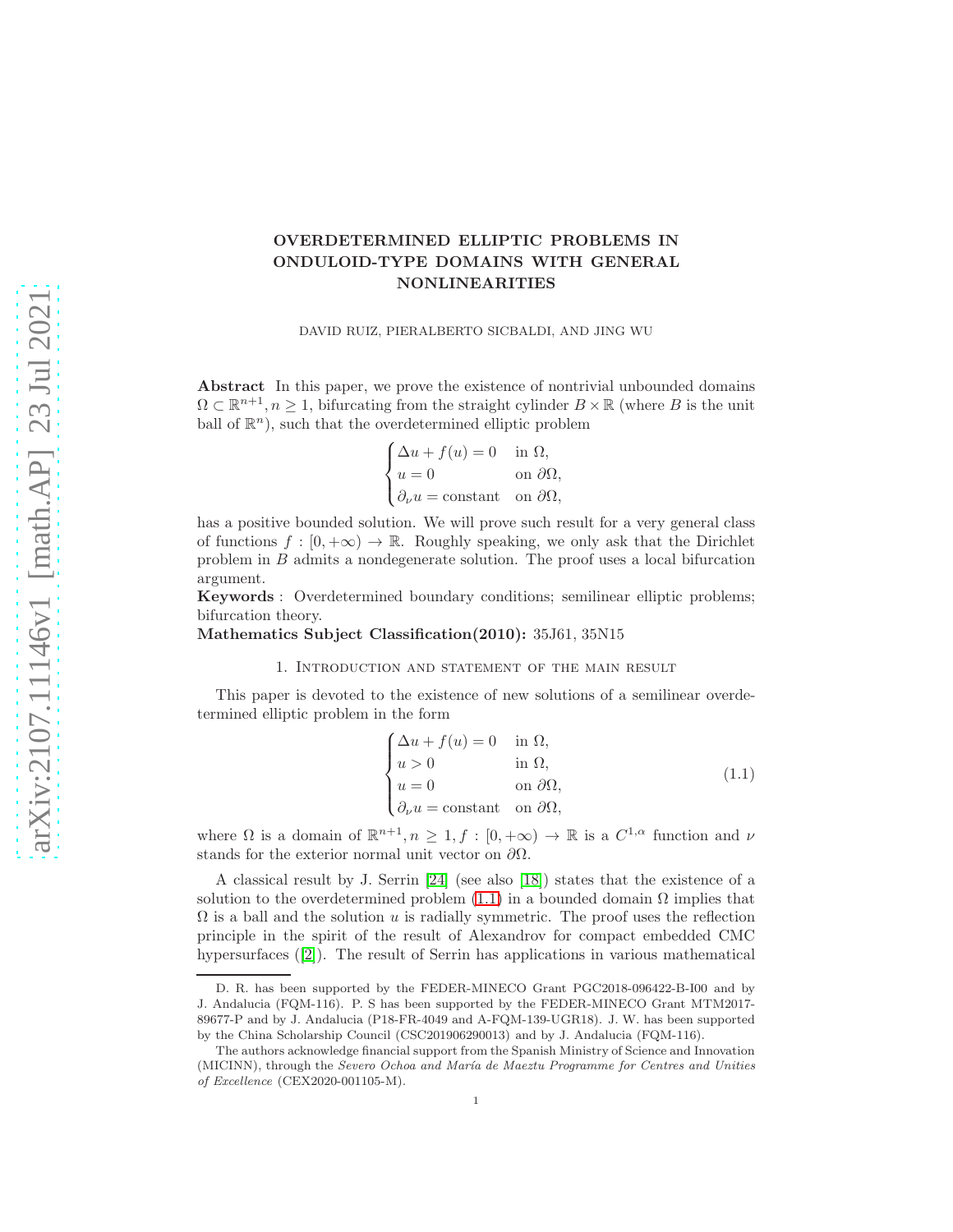and physical problems, such as isoperimetric inequalities, spectral geometry and hydrodynamics (see, e.g., [\[5,](#page-18-1) [27,](#page-19-2) [28\]](#page-19-3) for the details).

The case when the domain  $\Omega$  is supposed to be unbounded is also of interest. Indeed, overdetermined boundary conditions appear in free boundary problems if the variational structure imposes suitable conditions on the separation interface (see, e.g. [\[3,](#page-18-2) [7\]](#page-18-3)). In this context, the methods used to study the regularity of the solutions of a free boundary problem are based on blow-up techniques, and then lead to the study of a semilinear overdetermined elliptic problem in an unbounded domain. In this framework, H. Berestycki, L. Caffarelli and L. Nirenberg [\[6\]](#page-18-4) considered the problem  $(1.1)$  in unbounded domains  $\Omega$  and they proposed the following:

BCN Conjecture. Assume that  $\Omega$  is a smooth domain such that  $\mathbb{R}^n\backslash\Omega$  is connected. Then the existence of a bounded solution to the problem [\(1.1\)](#page-0-0) for some Lipschitz function f implies that  $\Omega$  is either a ball, a half-space, a generalized cylinder  $B^k \times \mathbb{R}^{n-k}$  ( $B^k$  is a ball in  $\mathbb{R}^k$ ), or the complement of one of them.

Such conjecture was motivated first by the result of Serrin for bounded domains, andfor unbounded domains by some rigidity results obtained in epigraphs  $(|6|)$  and exterior domains([\[1,](#page-18-5) [19\]](#page-19-4)). The BCN Conjecture actually has motivated various interesting works giving an affirmative answer for some classes of overdetermined elliptic problems. Let us now briefly describe some of such results. In [\[12\]](#page-19-5) the authors get an affirmative answer under the hypothesis that  $\Omega$  is an epigraph of  $\mathbb{R}^2$  or  $\mathbb{R}^3$  and the function u satisfies some natural assumptions. Moreover, in [\[20\]](#page-19-6) the BCN conjecture is proved in the plane for some classes of nonlinearities  $f$ . In the harmonic case  $f = 0$  a complete classification of solutions to the problem [\(1.1\)](#page-0-0) in the plane has been given in [\[29\]](#page-19-7). Moreover, the work [\[21\]](#page-19-8), proves the BCN conjecture in dimension 2 if  $\partial\Omega$  is connected and unbounded.

It turns out, however, that the BCN conjecture does not hold true in general. The first counterexample was given in [\[26\]](#page-19-9), where the second author constructed domains obtained by periodic perturbation of the straight cylinder  $B<sup>n</sup> \times \mathbb{R}$  for which the problem [\(1.1\)](#page-0-0) with  $f(u) = \lambda u, \lambda > 0$ , admits a solution. More precisely, such domains, as shown in [\[23\]](#page-19-10), belong to a 1-parameter family  $\{\Omega_s\}_{s\in(-\epsilon,\epsilon)}$  and are given by

$$
\Omega_s = \left\{ (x, t) \in \mathbb{R}^n \times \mathbb{R} : |x| < 1 + s \cos\left(\frac{2\pi}{T_s}t\right) + O(s^2) \right\}
$$

where  $\epsilon$  is a small constant,  $T_s = T_0 + O(s)$  and  $T_0$  depends only on the dimension n. This result reinforces the analogy between domains that allow a solution of [\(1.1\)](#page-0-0) and CMC surfaces, as the domain  $\Omega_s$  can be put in correspondence to the onduloid (or Delaunay surface).

In [\[11\]](#page-18-6) the same kind of result is proved in the case  $f \equiv 1$ . In [\[9\]](#page-18-7) similar solutions are found for the Allen-Cahn nonlinearity  $f(u) = u - u^3$ , but in domains that are perturbations of a dilated straight cylinder, i.e. perturbations of  $(\epsilon^{-1} B^n) \times \mathbb{R}$  for  $\epsilon$  small, or more in general domains that are perturbations of a dilation of the region contained in an onduloid. The result in [\[26\]](#page-19-9) has been generalized in some Riemannian manifolds with symmetry in [\[17\]](#page-19-11)

The aim of this paper is to perform such a construction under somewhat minimal assumptions on the nonlinearity  $f(u)$ . It is clear that a mandatory assumption is the existence of a solution of the Dirichlet problem in the unit ball  $B$  in  $\mathbb{R}^n$ . For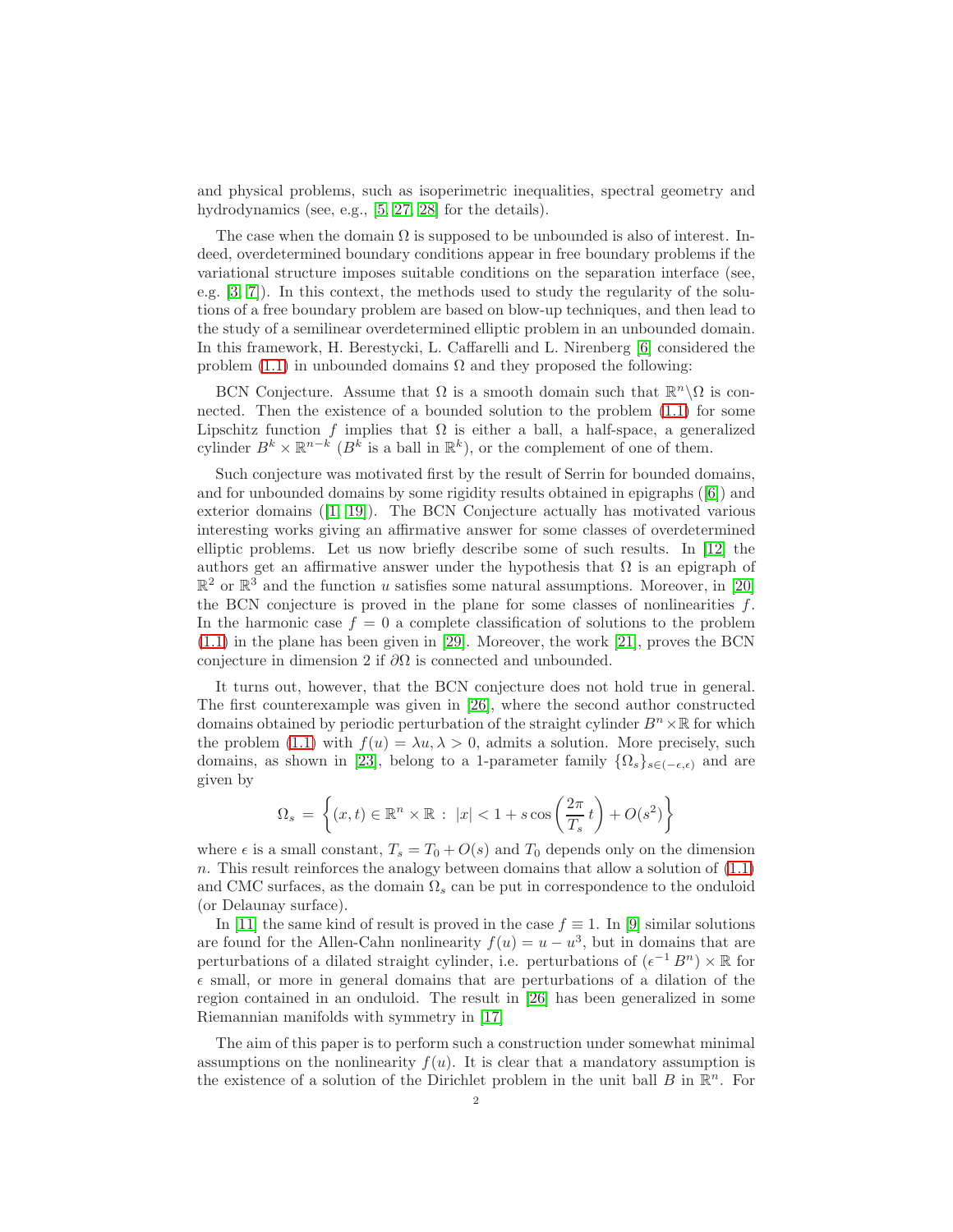technical reasons we need the normal derivative at the boundary to be nonzero, which is a typical situation in overdetermined semilinear elliptic problems. Hence, we will consider the following hypothesis:

**Assumption 1:** There exists a positive solution  $\phi_1 \in C^{2,\alpha}(\overline{B})$  of the problem

<span id="page-2-0"></span>
$$
\begin{cases} \Delta \phi_1 + f(\phi_1) = 0 & \text{in } B, \\ \phi_1 = 0 & \text{on } \partial B, \end{cases}
$$
 (1.2)

with  $\partial_{\nu}\phi_1(x) \neq 0$  for  $x \in \partial B$ , where  $\nu$  denotes the exterior unit vector normal to  $\partial B$ .

Observe that by [\[13\]](#page-19-12), any solution  $\phi_1$  of [\(1.2\)](#page-2-0) needs to be a radially symmetric function. For technical reasons, we need to assume also that the linearized oper-ator associated to problem [\(1.1\)](#page-0-0) at  $\phi_1$  is non-degenerate (in a radially symmetric setting). This is a rather natural assumption if one intends to use a perturbation argument. Precisely, our second assumption is:

**Assumption 2:** Define the linearized operator  $L_D: C^{2,\alpha}_{0,r}(B) \to C^{0,\alpha}_r(B)$  by

$$
L_D(\phi) = \Delta \phi + f'(\phi_1)\phi,
$$

where  $C_{0,r}^{2,\alpha}(B)$  and  $C_r^{0,\alpha}(B)$  denote the spaces of radial functions in  $C_0^{2,\alpha}(B)$  and  $C^{0,\alpha}(B)$  respectively. We assume that the linearized operator  $L_D$  is non-degenerate; in other words, if  $L_D(\phi) \equiv 0$  then  $\phi \equiv 0$ .

We are now in position to state our main result:

<span id="page-2-1"></span>**Theorem 1.1.** If  $n \geq 1$ ,  $f : [0, +\infty) \to \mathbb{R}$  is  $C^{1,\alpha}$  and Assumptions 1 and 2 hold, then there exist a positive number  $T_*$  and a continuous curve

$$
\begin{array}{rcl} (-\epsilon,\epsilon) & \to & C^{2,\alpha}(\mathbb{R}/\mathbb{Z}) \times \mathbb{R} \\ s & \mapsto & (v_s,T_s) \end{array}
$$

for some  $\epsilon$  small, with  $v_s = 0$  if and only if  $s = 0$ . Moreover  $T_0 = T_*$  and the overdetermined problem [\(1.1\)](#page-0-0) has a solution in the domain

$$
\Omega_s = \left\{ (x, t) \in \mathbb{R}^n \times \mathbb{R} : \ |x| < 1 + v_s \left( \frac{t}{T_s} \right) \right\} \, .
$$

The solution  $u = u_s$  of problem [\(1.1\)](#page-0-0) is  $T_s$ -periodic in the variable t and hence bounded. Moreover,

$$
\int_0^1 v_s(t) dt = 0.
$$

Let us point out that Assumptions 1 and 2 hold for example in the following cases (among many others):

- (1) If  $f(0) > 0$  and  $f'(s) < \lambda_1$  for any  $s \in (0, +\infty)$ , where  $\lambda_1$  is the first eigenvalue of the Dirichlet Laplacian in the unit ball of  $\mathbb{R}^n$ . In this case a positive solution can be found (for instance, extending  $f(s) = f(0)$  if  $s < 0$  and minimizing the corresponding Euler-Lagrange functional) and the operator  $L<sub>D</sub>$  has only positive eigenvalues.
- (2) If  $f(u) = u^p u$ ,  $1 < p < \frac{n+2}{n-2}$  if  $n > 2$ ,  $p > 1$  if  $n = 2$ . In this case the existence of a solution is well known, and it is a mountain-pass solution. As a consequence,  $L<sub>D</sub>$  has a negative eigenvalue. By the analysis of [\[16\]](#page-19-13), all other eigenvalues are strictly positive.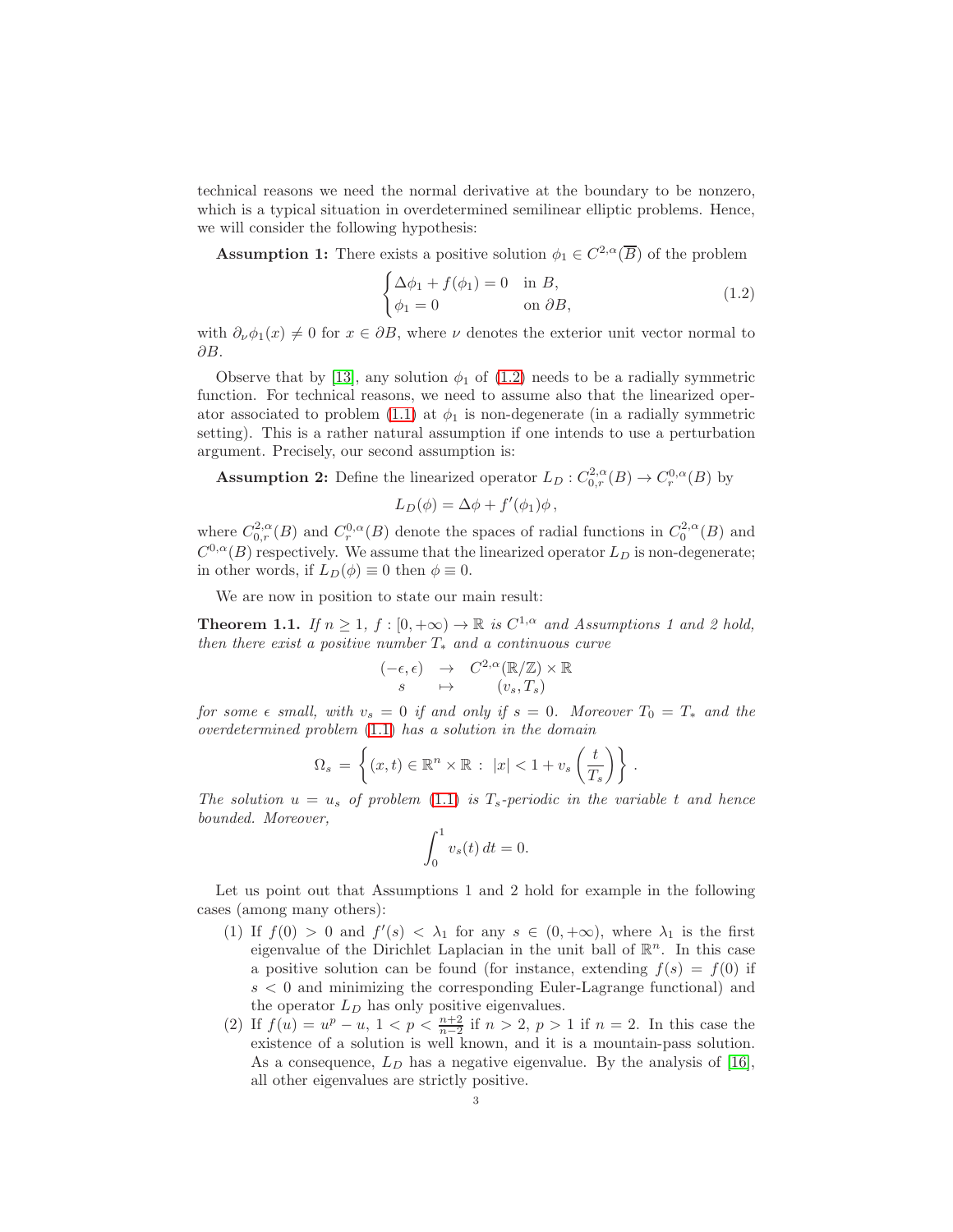(3) If  $f(u) = \lambda e^u$  and  $\lambda \in (0, \lambda^*)$  for some  $\lambda^* > 0$  that receives the name of extremal value. In this case  $\phi_1$  is the so-called minimal solution and  $L_D$ has only positive eigenvalues (see for instance [\[10\]](#page-18-8)).

In particular, (1) holds when  $f \equiv 1$ , and we recover in this way the result in [\[11\]](#page-18-6). On the other hand, when  $f(u) = \lambda u$  for some  $\lambda > 0$ , Assumption 1 implies that  $\lambda$  is the first eigenvalue of the Dirichlet Laplacian in the unit ball of  $\mathbb{R}^n$ , but then Assumption 2 is clearly not satisfied. Hence, our theorem is complementary to the results in [\[23,](#page-19-10) [26\]](#page-19-9)

Theorem [1.1](#page-2-1) is a bifurcation result in the spirit of [\[26\]](#page-19-9), see also [\[23,](#page-19-10) [11\]](#page-18-6). In sum, one can reformulate the existence of solutions to [\(1.1\)](#page-0-0) as the zeroes of a nonlinear Dirichlet-to-Neumann operator, and the Crandall-Rabinowitz Theorem is used to conclude local bifurcation. But here the situation is more involved because of the general term  $f(u)$ . In fact, the operator  $L<sub>D</sub>$  may have negative eigenvalues, and the bifurcation argument requires a finer spectral analysis. In particular, the Dirichletto-Neumann operator can be built only for certain values of  $T$ , which are related to the nondegeneracy of the Dirichlet problem in the cylinder. We are able to show the existence of a bifurcation branch by taking advantage of the ideas of [\[22\]](#page-19-14), where the linearized problem has a negative eigenvalue.

The rest of the paper is organized as follows. In Section 2 and Section 3 we give some basic preliminary results on the Dirichlet problem in a ball and in a cylinder respectively. These results will be needed for the construction of the nonlinear Dirichlet-to-Neumann operator, which will be performed in Section 4. In Section 5 we will compute the linearization of this operator. Section 6 is devoted to study the properties of the linearized operator computed in Section 5. With all those ingredients we can use a local bifurcation argument to prove Theorem [1.1;](#page-2-1) this will be accomplished in Section 7.

### 2. Some preliminaries about related linear problems in the ball

Let B be the unit ball in  $\mathbb{R}^n$  centered at the origin. It will be useful to define the following Hölder spaces:

$$
C_r^{k,\alpha}(B) = \{ \phi \in C^{k,\alpha}(B) : \phi(x) = \phi(|x|), \ x \in B \},
$$
  

$$
C_{0,r}^{k,\alpha}(B) = \{ \phi \in C_0^{k,\alpha}(B) : \phi(x) = \phi(|x|), \ x \in B \}.
$$

We also define the following Sobolev spaces:

$$
H_r^1(B) = \{ \phi \in H^1(B) : \phi(x) = \phi(|x|), \ x \in B \},\
$$
  

$$
H_{0,r}^1(B) = \{ \phi \in H_0^1(B) : \phi(x) = \phi(|x|), \ x \in B \}.
$$

We will write  $r = |x|$ , and for functions  $\phi$  in such spaces we will use both notations  $\phi(x)$  and  $\phi(r)$  according to the computations. We recall that  $\phi_1$  is a radial solution of [\(1.2\)](#page-2-0), that is,

<span id="page-3-0"></span>
$$
\begin{cases}\n\phi_1''(r) + \frac{n-1}{r}\phi_1'(r) + f(\phi_1(r)) = 0 & \text{in } (0, 1], \\
\phi_1(1) = 0, \quad \phi_1'(0) = 0.\n\end{cases}
$$
\n(2.1)

The operator  $L_D$  defined in Assumption 2 has a diverging sequence of eigenvalues  $\gamma_{D_j}$ , hence there are only a finite number l of them which are negative:

$$
\gamma_{D_1} < \gamma_{D_2} < \cdots < \gamma_{D_l} < 0, \ \gamma_{D_{l+1}} > 0.
$$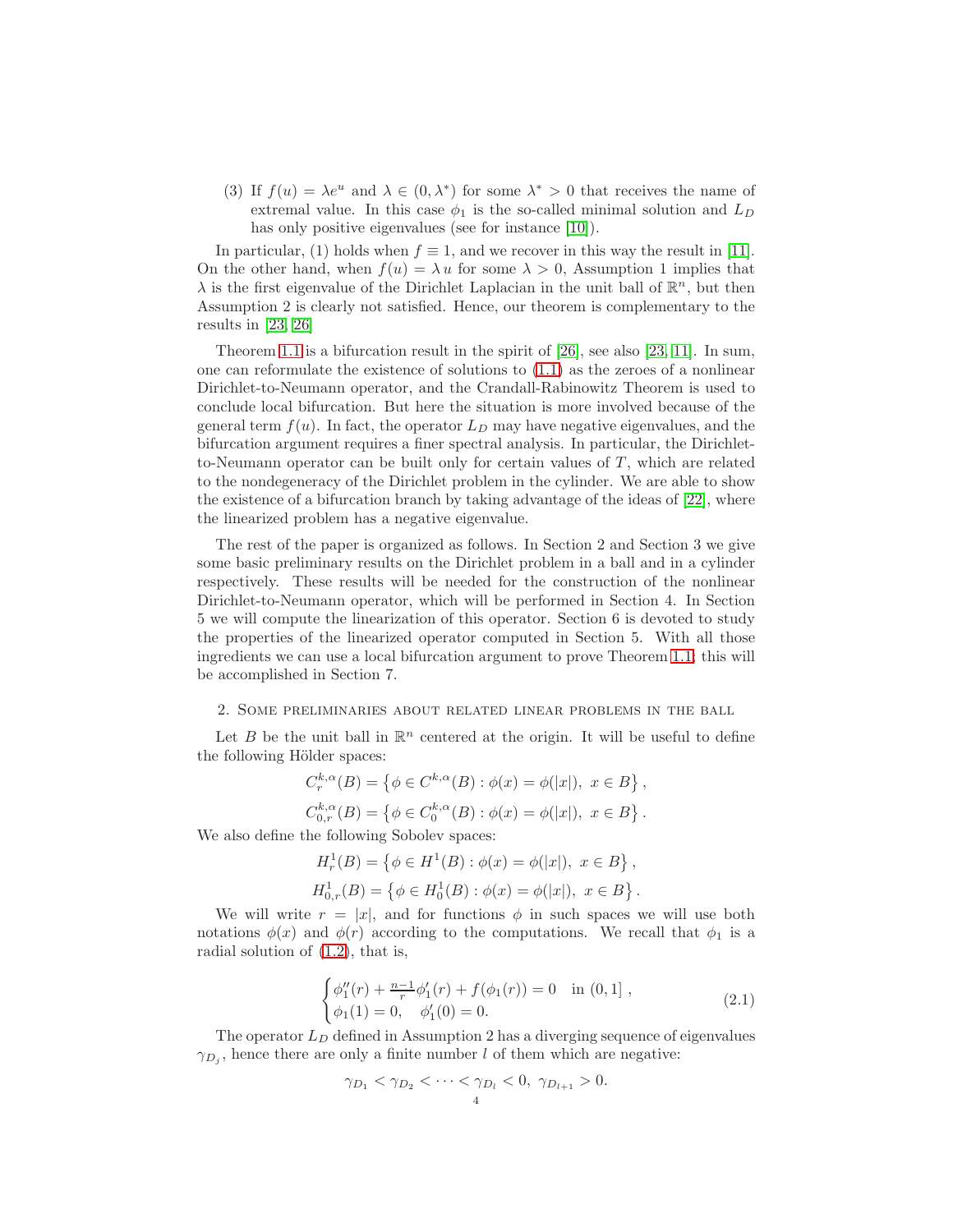Next result is rather standard, we include it here for the sake of completeness.

<span id="page-4-0"></span>**Lemma 2.1.** The eigenvalues  $\gamma_{D_i}$  are all simple.

**Proof.** Assume that  $\psi_1, \psi_2$  are two nontrivial eigenfunctions corresponding to  $\gamma_{D_j}$ , i.e.

$$
L_D(\psi_i) + \gamma_{D_j}\psi_i = 0, \, i = 1, 2 \, .
$$

Let us choose  $k_1, k_2 \in \mathbb{R}, (k_1, k_2) \neq (0, 0)$ , such that

$$
k_1\psi_1'(1) + k_2\psi_2'(1) = 0.
$$

If  $\psi = k_1 \psi_1 + k_2 \psi_2$ , we have

$$
L_D(\psi) + \gamma_{D_j}\psi = 0, \ \psi(1) = 0, \ \psi'(1) = 0.
$$

By the uniqueness of the solution of the Cauchy problem for ODE,  $\psi \equiv 0$ . That is,  $\psi_1$   $\psi_2$  are linearly dependent.  $\psi_1, \psi_2$  are linearly dependent.

We denote by  $z_j \in C^{2,\alpha}_{0,r}(B)$  the eigenfunction with eigenvalue  $\gamma_{D_j}$ , i.e.

<span id="page-4-5"></span>
$$
\begin{cases} \Delta z_j + f'(\phi_1)z_j + \gamma_{D_j} z_j = 0 & \text{in } B, \\ z_j = 0 & \text{on } \partial B, \end{cases}
$$
 (2.2)

normalized by  $||z_j||_{L^2} = 1$ .

As is well known, the operator  $L_D$  is related to the quadratic form

$$
Q_D: H^1_{0,r}(B) \to \mathbb{R}, \quad Q_D(\phi) := \int_B (|\nabla \phi|^2 - f'(\phi_1) \phi^2).
$$

For instance, the first eigenvalue of  $L<sub>D</sub>$  is given by

<span id="page-4-1"></span>
$$
\gamma_{D_1} = \inf \left\{ Q_D(\phi) : \|\phi\|_{L^2(B)} = 1 \right\}.
$$
\n(2.3)

In Section [7](#page-16-0) our computations will involve another quadratic form Q defined as

$$
Q: H_r^1(B) \to \mathbb{R}, \ \ Q(\psi) := \int_B (|\nabla \psi|^2 - f'(\phi_1)\psi^2) + c \,\omega_n \psi(1)^2,
$$

where  $\omega_n$  is the area of  $\mathbb{S}^{n-1}$  and

<span id="page-4-6"></span>
$$
c = -\frac{\phi_1''(1)}{\phi_1'(1)} = n - 1 + \frac{f(0)}{\phi_1'(1)}.
$$
\n(2.4)

To get the last equality we used [\(2.1\)](#page-3-0). Observe that

<span id="page-4-3"></span>
$$
Q|_{H^1_{0,r}(B)} = Q_D. \t\t(2.5)
$$

Analogously we can define

<span id="page-4-2"></span>
$$
\gamma_1 = \inf \left\{ Q(\phi) : \|\phi\|_{L^2(B)} = 1 \right\} \,. \tag{2.6}
$$

It is rather standard to show that  $\gamma_1$  is achieved by a solution  $\psi_1$  of the problem:

<span id="page-4-4"></span>
$$
\begin{cases} \Delta \psi_1 + f'(\phi_1)\psi_1 + \gamma_1 \psi_1 = 0 & \text{in } B, \\ \partial_\nu \psi_1(x) + c \psi_1(x) = 0 & \text{on } \partial B. \end{cases}
$$
 (2.7)

As in Lemma [2.1](#page-4-0) one can show that  $\gamma_1$  is simple, so  $\psi_1$  is uniquely determined up to a sign.

We finish this section with an estimate of the eigenvalue  $\gamma_1$ .

<span id="page-4-7"></span>**Lemma 2.2.** There holds:  $\gamma_1 < \min\{0, \gamma_{D_1}\}.$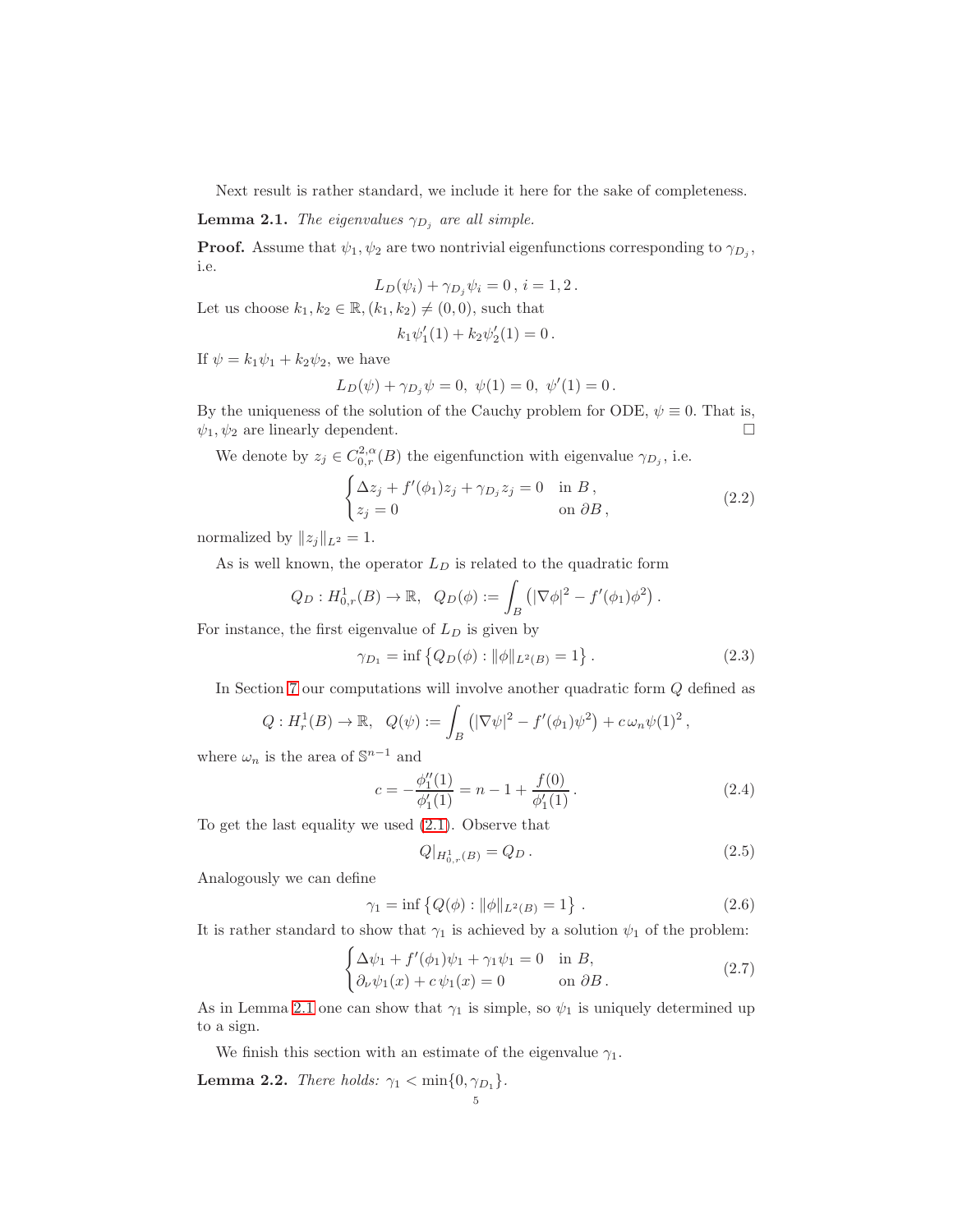**Proof.** We first show that  $\gamma_1 < 0$ ; for this it suffices to find  $\psi \in H_r^1(B)$  such that  $Q(\psi)$  < 0. Since Q is considered among radially symmetric functions, we can write the quadratic form as

$$
Q(\psi) = \int_B \left[ |\nabla \psi|^2 - f'(\phi_1) \psi^2 \right] + c \omega_n \psi(1)^2
$$
  
=  $\omega_n \int_0^1 r^{n-1} \left[ \psi'(r)^2 - f'(\phi_1) \psi(r)^2 \right] dr + c \omega_n \psi(1)^2.$ 

Now we compute the derivative in [\(2.1\)](#page-3-0) to obtain:

<span id="page-5-0"></span>
$$
\phi_1'''(r) + \frac{n-1}{r} \phi_1''(r) - \frac{n-1}{r^2} \phi_1'(r) + f'(\phi_1)\phi_1'(r) = 0.
$$
 (2.8)

If we multiply the equation [\(2.8\)](#page-5-0) by  $r^{n-1}\phi'_1(r)$  and integrate, we obtain

$$
\int_0^1 r^{n-1} \left[ \phi_1''(r)^2 - f'(\phi_1)\phi_1'(r)^2 \right] dr = \phi_1'(1)\phi_1''(1) - (n-1)\int_0^1 r^{n-3}\phi_1'(r)^2 dr.
$$

This last equality comes from the computation:

$$
\int_0^1 r^{n-1} \phi_1'''(r) \phi_1'(r) dr = \int_0^1 r^{n-1} \phi_1'(r) d\phi_1''(r)
$$
  
=  $r^{n-1} \phi_1'(r) \phi_1''(r) \Big|_0^1 - \int_0^1 \phi_1''(r) d(r^{n-1} \phi_1'(r))$   
=  $\phi_1'(1) \phi_1''(1) - \int_0^1 r^{n-1} \phi_1''(r)^2 dr - (n-1) \int_0^1 r^{n-2} \phi_1'(r) \phi_1''(r) dr.$ 

We can take the test function  $\phi'_1(r) \in H_r(B)$  obtaining:

$$
Q(\phi'_1(r)) = \omega_n \int_0^1 r^{n-1} \left[ \phi''_1(r)^2 - f'(\phi_1)\phi'_1(r)^2 \right] dr + c \omega_n \phi'_1(1)^2
$$
  
=  $-(n-1)\omega_n \int_0^1 r^{n-3} \phi'_1(r)^2 dr.$ 

If  $n > 1$ , we have already found a radial function  $\psi$  such that  $Q(\psi) < 0$ . In the case  $n = 1$ ,  $Q(\phi'_1) = 0$ , and indeed  $\phi'_1$  is a solution of the linearized problem:

$$
\begin{cases}\n\psi'' + f'(\phi_1)\psi = 0 & \text{in } [-1, 1], \\
\psi'(1) + c\psi(1) = 0, & -\psi'(-1) + c\psi(-1) = 0.\n\end{cases}
$$
\n(2.9)

However this solution cannot correspond to the first eigenvalue  $\gamma_1$  since  $\phi'_1$ changes sign in  $[-1, 1]$ . As a consequence,  $\gamma_1$  is negative.

We now show that  $\gamma_1 < \gamma_{D1}$ . From [\(2.3\)](#page-4-1), [\(2.6\)](#page-4-2) and [\(2.5\)](#page-4-3), we have immediately  $\gamma_1 \leq \gamma_{D_1}$ . Assume, reasoning by contradiction, that  $\gamma_1 = \gamma_{D_1}$ . Hence the minimizer  $z_1 \in H^1_{0,r}(B)$  works also for the minimizing problem defining  $\gamma_1$ . In particular,  $z_1$ solves [\(2.7\)](#page-4-4), and its boundary condition implies that  $\partial_{\nu}z_1(x) = 0$  for  $x \in \partial B$ . Summing up,  $z_1$  solves:

$$
\begin{cases} \Delta z_1 + f'(\phi_1)z_1 + \gamma_1 z_1 = 0 & \text{in } B, \\ z_1(x) = 0 & \text{on } \partial B, \\ \partial_{\nu} z_1(x) = 0 & \text{on } \partial B. \end{cases}
$$

But, by the uniqueness of the Cauchy problem for ODE we conclude that  $z_1 = 0$ , a contradiction.  $\hfill \square$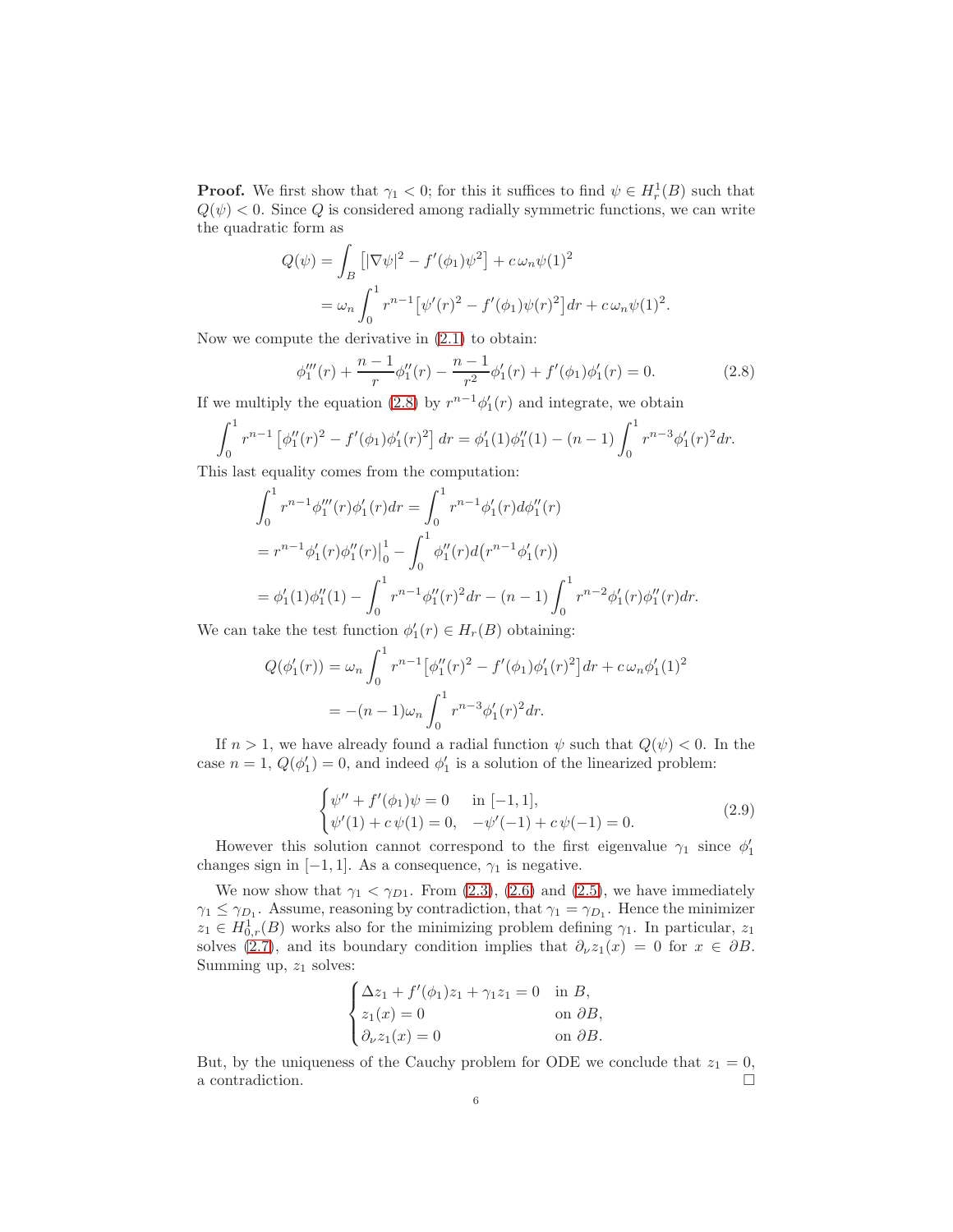#### 3. Eigenvalue estimates for related linear problems in the cylinder

As commented in the introduction, the construction of the Neumann-to-Dirichlet operator (which will be made in next section) can be performed only if the Dirichlet problem in the cylinder is not degenerate. The main purpose of this section is to study this question. We will show that we have nondegeneracy for all  $T \in (0, \overline{T})$ , for some specific value of  $\overline{T}$ . Hence the rest of the computations of the next sections will always require  $T \in (0, \overline{T})$ .

Let us consider the Dirichlet problem for the linearized equation in a straight cylinder for periodic functions, namely,

<span id="page-6-0"></span>
$$
\begin{cases} \Delta \psi + f'(\phi_1)\psi = 0 & \text{in } B \times \mathbb{R}, \\ \psi(x) = 0 & \text{on } (\partial B) \times \mathbb{R}, \end{cases}
$$
 (3.1)

where  $\psi(x, t)$  is T-periodic in the variable t. Define:

$$
C_1^T = B \times \mathbb{R}/T\mathbb{Z}.
$$

Hence [\(3.1\)](#page-6-0) is just the linearization of the problem:

<span id="page-6-1"></span>
$$
\begin{cases} \Delta \phi + f(\phi) = 0 & \text{in } C_1^T, \\ \phi = 0 & \text{on } \partial C_1^T. \end{cases}
$$
 (3.2)

We define the following Hölder spaces of radial functions:

$$
C_r^{k,\alpha}(C_1^T) = \{ \phi \in C^{k,\alpha}(C_1^T) : \phi(x,t) = \phi(|x|,t), \ (x,t) \in C_1^T \},
$$
  

$$
C_{0,r}^{k,\alpha}(C_1^T) = \{ \phi \in C_0^{k,\alpha}(C_1^T) : \phi(x,t) = \phi(|x|,t), \ (x,t) \in C_1^T \}.
$$

We also define the following Sobolev spaces:

$$
H_r^1(C_1^T) = \{ \phi \in H^1(C_1^T) : \phi(x, t) = \phi(|x|, t), \ (x, t) \in C_1^T \},
$$
  

$$
H_{0,r}^1(C_1^T) = \{ \phi \in H_0^1(C_1^T) : \phi(x, t) = \phi(|x|, t), \ (x, t) \in C_1^T \}.
$$

For functions in such spaces sometimes we will write  $\phi(r)$  and  $\phi(r, t)$  instead of respectively  $\phi(x)$  and  $\phi(x, t)$ , with  $r = |x|$ . The reader will understand in each case if we refer to the variable  $x$  or  $r$ .

If  $\phi_1$  is the solution of Problem [\(1.2\)](#page-2-0), then the function  $\phi_1(x,t) = \phi_1(x)$  (we use a natural abuse of notation) solves [\(3.2\)](#page-6-1). Define the linearized operator  $L_D^T$ :  $C^{2,\alpha}_{0,r}(C_1^T) \to C^\alpha_r(C_1^T)$  (associated to Problem [\(3.2\)](#page-6-1)) by

$$
L_D^T(\phi) = \Delta \phi + f'(\phi_1)\phi,
$$

and consider the eigenvalue problem

$$
L_D^T(\phi) + \tau \phi = 0.
$$

Then the functions  $z_j(x, t) = z_j(x)$  from [\(2.2\)](#page-4-5) solve the problem

<span id="page-6-2"></span>
$$
\begin{cases} \Delta z_j + f'(\phi_1)z_j + \tau_j z_j = 0 & \text{in } C_1^T, \\ z_j = 0 & \text{on } \partial C_1^T. \end{cases}
$$
 (3.3)

Let us define the quadratic form  $Q_D^T : H^1_{0,r}(C_1^T) \to \mathbb{R}$  related to  $L_D^T$ ,

$$
Q_D^T(\psi) := \int_{C_1^T} \left( |\nabla \psi|^2 - f'(\phi_1) \psi^2 \right).
$$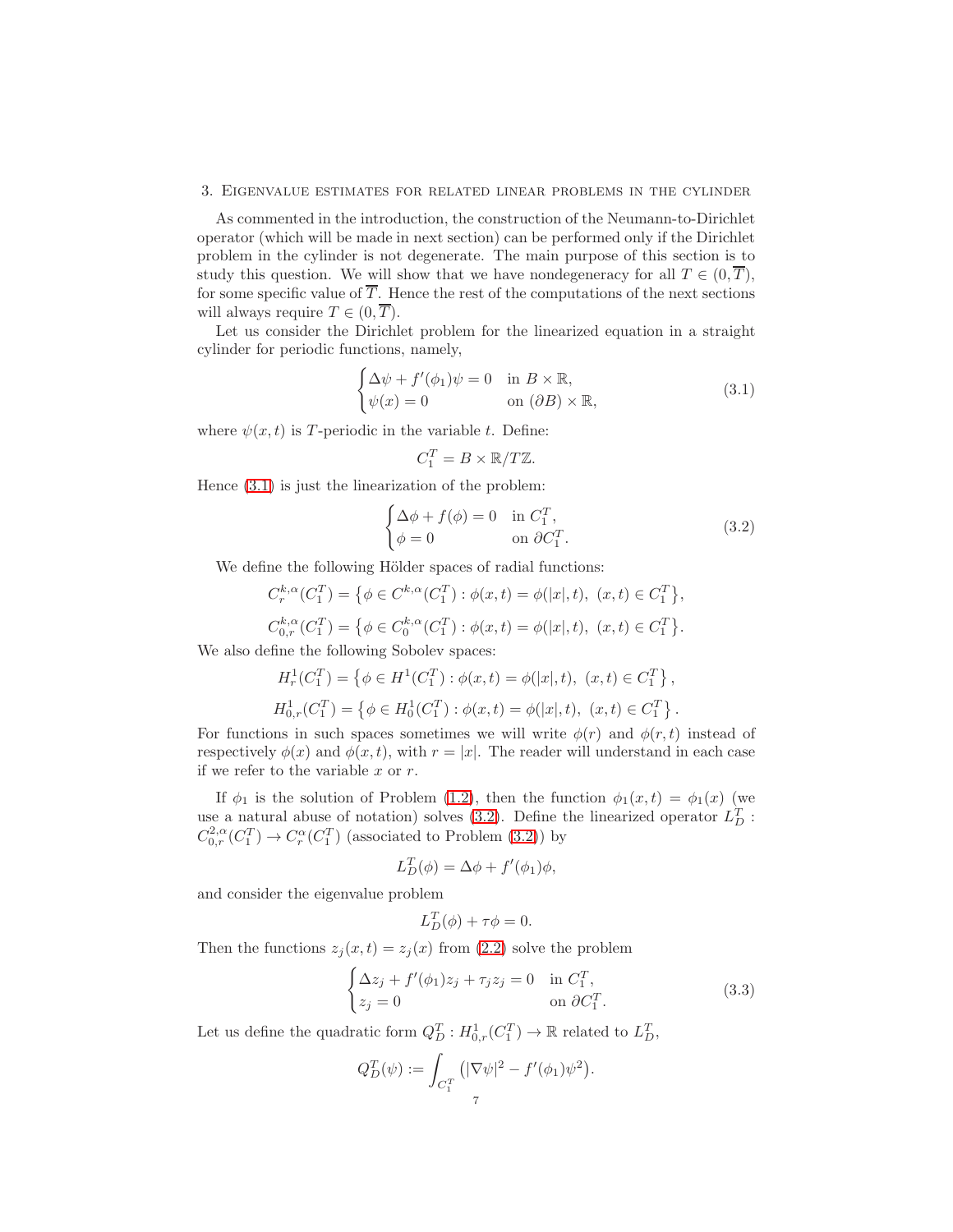We will also need to study the quadratic form  $Q^T: H_r^1(C_1^T) \to \mathbb{R}$ ,

$$
Q^{T}(\psi) := \int_{C_{1}^{T}} \left( |\nabla \psi|^{2} - f'(\phi_{1}) \psi^{2} \right) + c \int_{\partial C_{1}^{T}} \psi^{2}.
$$
 (3.4)

The main result of this section is next proposition, where we study the behavior of these quadratic forms:

<span id="page-7-1"></span>Proposition 3.1. Define:

$$
\alpha = \inf \left\{ Q_D^T(\psi) : \ \psi \in H^1_{0,r}(C_1^T), \ \|\psi\|_{L^2} = 1, \ \int_{C_1^T} \psi \, z_j = 0, \ j = 1, \dots, l. \right\},\
$$

and

$$
\beta = \inf \left\{ Q^T(\psi) : \ \psi \in H^1_r(C_1^T), \ \|\psi\|_{L^2} = 1, \ \int_{\partial C_1^T} \psi = 0, \ \int_{C_1^T} \psi z_j = 0, \ j = 1, \dots l. \right\}.
$$

Then

$$
\alpha = \min \left\{ \gamma_{D_{l+1}}, \gamma_{D_1} + \frac{4\pi^2}{T^2} \right\},
$$
\n(3.5)

and

$$
\beta = \min \left\{ \gamma_{D_{l+1}}, \gamma_1 + \frac{4\pi^2}{T^2} \right\}.
$$
\n(3.6)

Moreover, those infima are achieved. If  $\gamma_1 + \frac{4\pi^2}{T^2} < \gamma_{D_{l+1}}$ , the minimizer is equal to

$$
\psi_1(x) \cos\left(\frac{2\pi}{T}(t+\delta)\right)
$$

where  $\psi_1$  is the minimizer for [\(2.6\)](#page-4-2) and  $\delta \in [0,1]$ .

**Proof.** We prove the result for  $\beta$ ; the result for  $\alpha$  is analogous. First, it is rather standard to show that  $\beta$  is achieved by a function  $\psi$ . By the Lagrange multiplier rule, there exist  $\theta_1, \theta_2$  and  $\zeta_1, \dots, \zeta_l$  real numbers so that for any  $\rho \in H_r^1(C_1^T)$ ,

$$
\int_{C_1^T} \left( \nabla \psi \nabla \rho - f'(\phi_1) \psi \rho + \rho \sum_{i=1}^l \zeta_i z_i + \theta_1 \psi \rho \right) = \int_{\partial C_1^T} \rho(\theta_2 + c\psi).
$$

By choosing  $\rho = z_j$  we conclude that  $\zeta_j = 0$ . If we now take  $\rho = \psi$ , we obtain that  $\theta_1 = \beta$ . Hence  $\psi$  is a solution of the equation

$$
\Delta \psi + f'(\phi_1)\psi + \beta \psi = 0 \text{ in } C_1^T.
$$

Define now:

$$
\bar{\psi}(x) = \int_0^T \psi(x, t) dt.
$$

It is immediate that

<span id="page-7-0"></span>
$$
\int_{B} \bar{\psi} z_{j} = \int_{C_{1}^{T}} \psi z_{j} = 0, \ j = 1, ..., l.
$$
\n(3.7)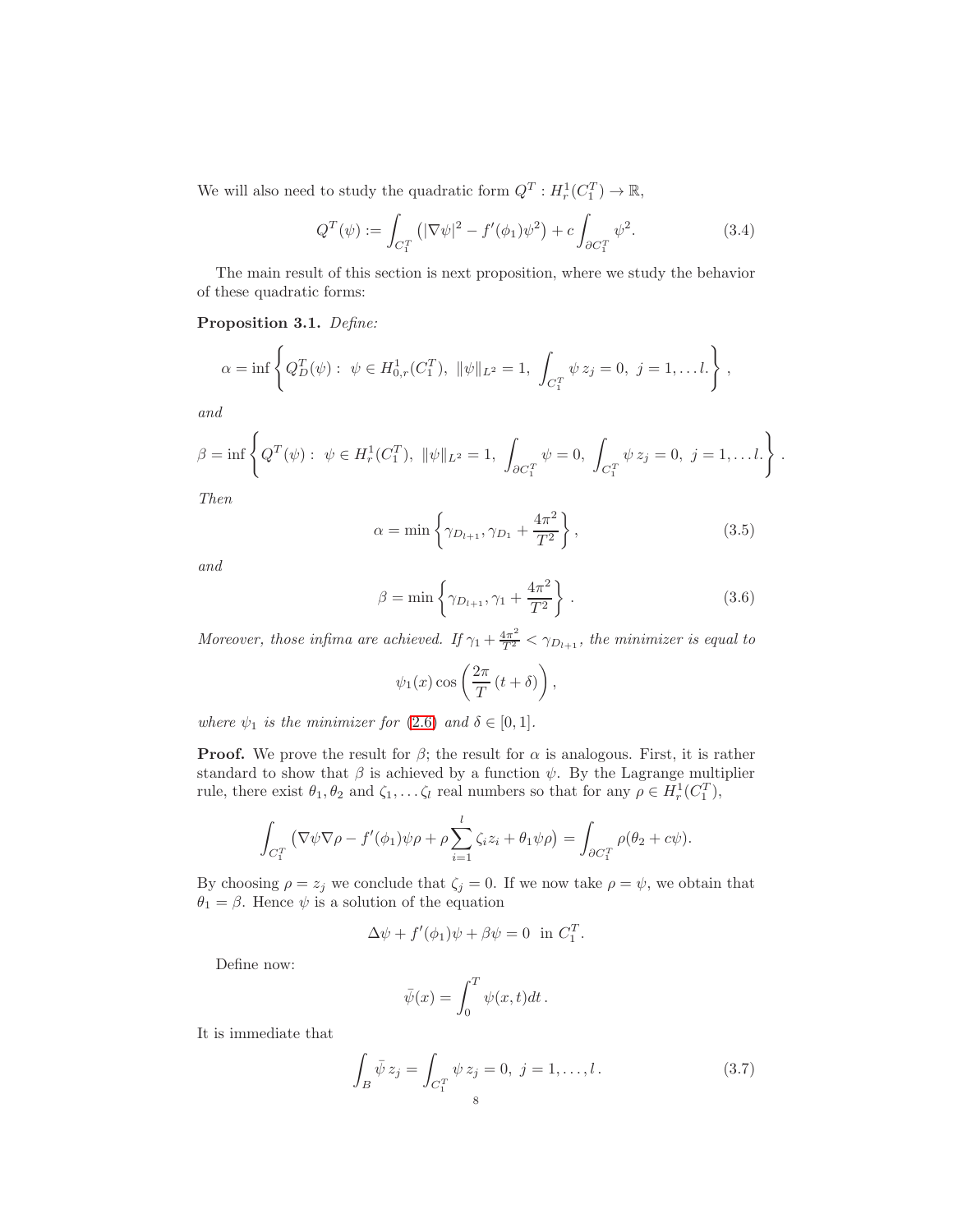By direct computation

$$
\Delta_x \bar{\psi} = \int_0^T \Delta_x \psi(x, t) dt
$$
  
= 
$$
\int_0^T \Delta \psi(x, t) dt - \int_0^T \psi_{tt}(x, t) dt
$$
  
= 
$$
\int_0^T \Delta \psi(x, t) dt - (\psi_t(x, T) - \psi_t(x, 0))
$$
  
= 
$$
\int_0^T \Delta \psi(x, t) dt
$$
  
= 
$$
-\int_0^T (f'(\phi_1) + \beta) \psi(x, t) dt
$$
  
= 
$$
-(f'(\phi_1) + \beta) \bar{\psi}.
$$

As a consequence, we have that  $\bar{\psi}$  solves the problem

$$
\begin{cases} \Delta \bar{\psi} + f'(\phi_1)\bar{\psi} + \beta \bar{\psi} = 0 & \text{in } B, \\ \bar{\psi} = 0 & \text{on } \partial B. \end{cases}
$$

Taking into account [\(3.7\)](#page-7-0), there are two cases: either  $\beta = \gamma_{D_k}$ ,  $k \ge l+1$ , or  $\bar{\psi} = 0$ . In the first case, by plugging  $z_{l+1}$  in the definition of  $\beta$ , we conclude that  $k = l + 1$ . In the second case we have,

$$
\int_0^T \psi(x,t)dt = 0 \ \forall x \in B.
$$

Hence we can use the Poincaré-Wirtinger inequality for periodic functions to estimate:

$$
\frac{4\pi^2}{T^2} \int_0^T \psi^2 dt \le \int_0^T \psi_t^2 dt.
$$

Then, recalling [\(2.3\)](#page-4-1),

$$
\beta = Q^{T}(\psi) = \int_{0}^{T} \left( \int_{B} \left( |\nabla_{x} \psi|^{2} - f'(\phi_{1}) \psi^{2} \right) + c \omega_{n} \psi(1, t)^{2} \right) dt + \int_{B} \int_{0}^{T} |\psi_{t}|^{2} dt
$$
  
\n
$$
\geq \gamma_{1} \int_{0}^{T} dt \int_{B} \psi^{2} + \frac{4\pi^{2}}{T^{2}} \int_{B} \int_{0}^{T} \psi^{2} dt
$$
  
\n
$$
= \left( \gamma_{1} + \frac{4\pi^{2}}{T^{2}} \right) \int_{C_{1}^{T}} \psi^{2} = \gamma_{1} + \frac{4\pi^{2}}{T^{2}}.
$$

Moreover, the above inequalities are equalities only if  $\psi(x,t)$  is proportional to  $\psi_1(x) \cos\left(\frac{2\pi}{T}(t+\delta)\right)$ .

As a consequence, we can state the following:

<span id="page-8-1"></span>Corollary 3.2. Define  $\overline{T}$  as:

<span id="page-8-0"></span>
$$
\overline{T} = \begin{cases}\n\frac{2\pi}{\sqrt{-\gamma_{D_1}}} & \text{if } \gamma_{D_1} < 0, \\
+\infty & \text{if } \gamma_{D_1} > 0.\n\end{cases} \tag{3.8}
$$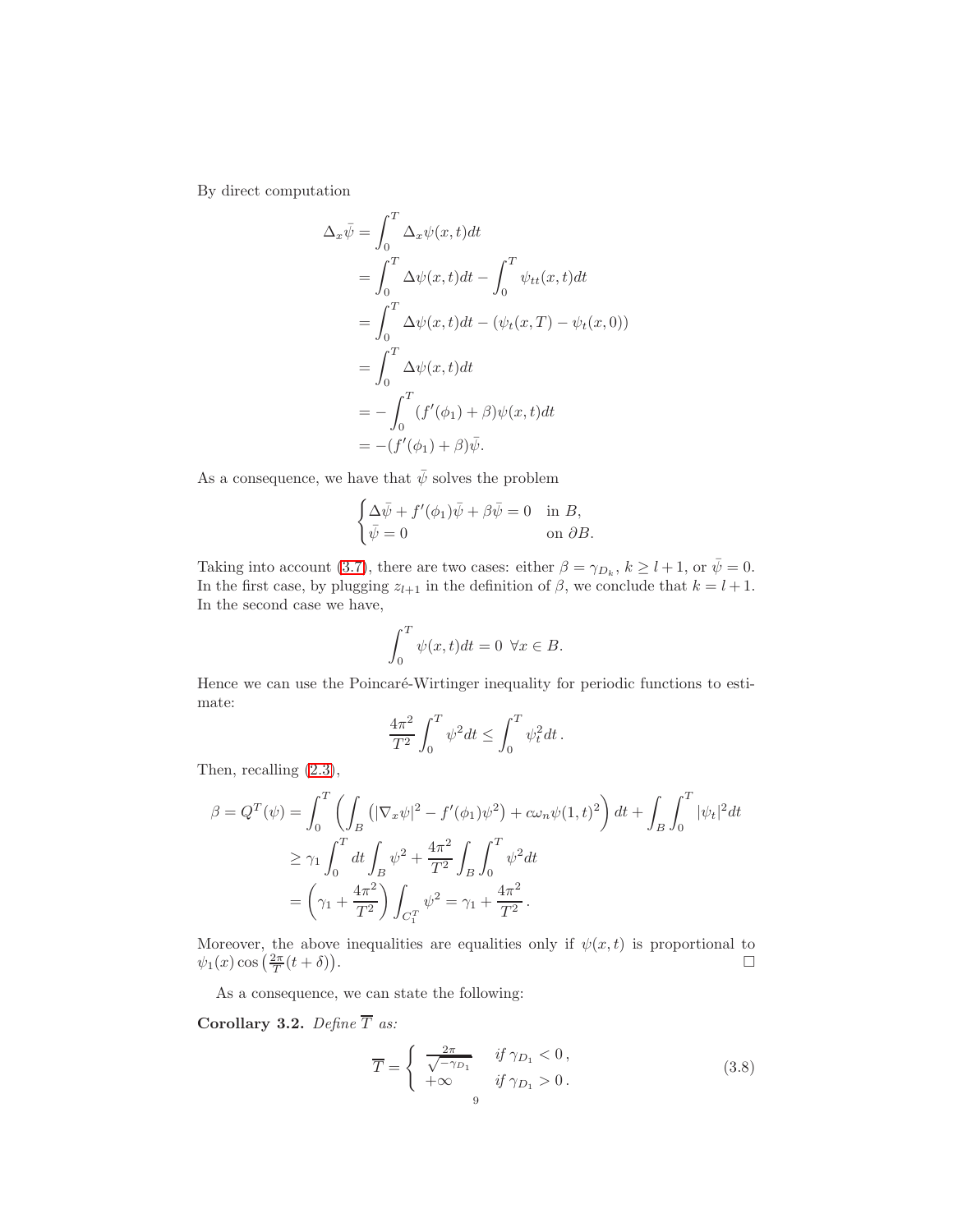Then, for any  $T \in (0, \overline{T})$ , we have that  $Q_D^T(\psi) > 0$  for any  $\psi \in H^1_{0,r}(C_1^T)$  satisfying the orthogonality conditions:

$$
\int_{C_1^T} \psi z_j = 0, \, j = 1, 2, \cdots, l \, .
$$

As a consequence,  $L_D^T$  is nondegenerate for any  $T \in (0, \overline{T})$ .

## 4. Perturbations of the cylinder and formulation of the problem

The main purpose of this section is to build a nonlinear Dirichlet-to-Neumann operator G associated to [\(1.1\)](#page-0-0) for any  $T \in (0, \overline{T})$ .

Given a positive number T and a  $C^{2,\alpha}$  function  $v : \mathbb{R}/\mathbb{Z} \to \mathbb{R}$  (i.e. periodic of period 1) with small  $C^{2,\alpha}$ -norm, we define:

$$
C_{1+v}^T = \left\{ (x,t) \in \mathbb{R}^n \times \mathbb{R}/\mathbb{Z} \ : \ 0 \leq |x| < 1 + v\left(\frac{t}{T}\right) \right\}.
$$

Such a domain is in fact a small perturbation of the straight cylinder of radius 1, periodic in the vertical direction with period  $T$ . We look at the problem:

<span id="page-9-0"></span>
$$
\begin{cases}\n\Delta u + f(u) = 0 & \text{in } C_{1+v}^T, \\
u > 0 & \text{in } C_{1+v}^T, \\
u = 0 & \text{on } \partial C_{1+v}^T, \\
\partial_\nu u = \text{constant} & \text{on } \partial C_{1+v}^T.\n\end{cases}
$$
\n(4.1)

Our aim will be to find a curve  $(v, T) = (v(T), T)$ , with  $v \neq 0$ , such that problem [\(4.1\)](#page-9-0) has a solution. We shall write it in the equivalent form:

$$
\begin{cases}\n\Delta_{\lambda}\phi + f(\phi) = 0 & \text{in } C_{1+v}^{1} \\
\phi > 0 & \text{in } C_{1+v}^{1} \\
\phi = 0 & \text{on } \partial C_{1+v}^{1} \\
|\nabla^{\lambda}\phi| = \text{constant} & \text{on } \partial C_{1+v}^{1} \\
\end{cases}
$$
\n(4.2)

where  $\Delta_{\lambda}\phi = \Delta_x\phi + \lambda\phi_{tt}$ , and  $\nabla^{\lambda}\phi = (\nabla_x\phi, \sqrt{\lambda}\phi_t)$ . Indeed, if we set  $T = \frac{1}{\sqrt{\lambda}}$  $\frac{1}{\lambda}$ , we have that

<span id="page-9-1"></span>
$$
u(x,t) = \phi\left(x, \frac{t}{T}\right) \tag{4.3}
$$

is a solution of [\(4.1\)](#page-9-0).

Since it is clear that [\(1.1\)](#page-0-0) is invariant under translations, it is natural to require that the function  $v$  is even. Moreover, sometimes it will be useful to assume the function  $v$  has 0 mean. So, we introduce the Hölder spaces:

$$
C_e^{k,\alpha}(\mathbb{R}/\mathbb{Z}) = \left\{ v \in C^{k,\alpha}(\mathbb{R}/\mathbb{Z}) : v(-t) = v(t) \right\},\
$$
  

$$
C_{e,m}^{k,\alpha}(\mathbb{R}/\mathbb{Z}) = \left\{ v \in C^{k,\alpha}(\mathbb{R}/\mathbb{Z}) : v(-t) = v(t), \int_0^1 v dt = 0 \right\}
$$

for  $k \in \mathbb{N}$ .

We start with the following result: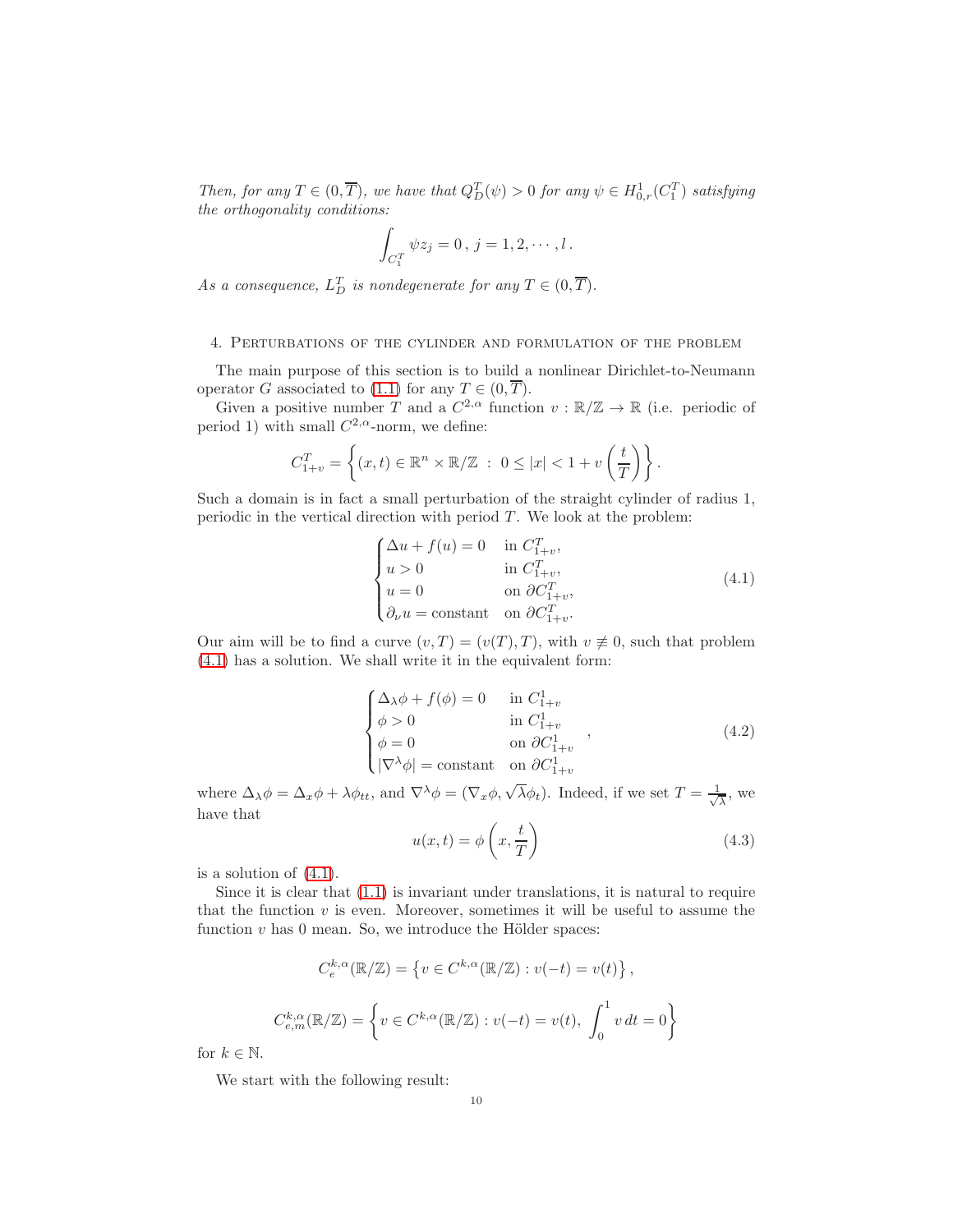<span id="page-10-2"></span>**Proposition 4.1.** Assume that  $\lambda > \frac{1}{T^2}$ , where  $\overline{T}$  is given by [\(3.8\)](#page-8-0). Then, for all  $v \in C_e^{2,\alpha}(\mathbb{R}/\mathbb{Z})$  whose norm is sufficiently small, the problem

<span id="page-10-0"></span>
$$
\begin{cases} \Delta_{\lambda}\phi + f(\phi) = 0 & \text{in } C_{1+v}^{1} \\ \phi = 0 & \text{on } \partial C_{1+v}^{1} \end{cases}
$$
 (4.4)

has a unique positive solution  $\phi = \phi_{v,\lambda} \in C^{2,\alpha}(C^1_{1+v})$ . Moreover,  $\phi$  depends smoothly on the function v, and  $\phi = \phi_1$  when  $v \equiv 0$ .

**Proof.** Let  $v \in C_e^{2,\alpha}(\mathbb{R}/\mathbb{Z})$ . It will be more convenient to consider the fixed domain  $C_1^1$  endowed with a new metric depending on v. This will be possible by considering the parameterization of  $C_{1+v}^1$  defined by

<span id="page-10-4"></span>
$$
Y(y,t) := ((1 + v(t))y, t).
$$
 (4.5)

.

Therefore, we consider the coordinates  $(y, t) \in C_1^1$  from now on, and we can write the new metric in these coordinates as

$$
g = \sum_{i} [1 + v(t)]^2 dy_i^2 + \sum_{i} [1 + v(t)]v'(t)y_i dy_i dt + [v'(t)]^2 y^2 + 1]dt^2
$$

Up to some multiplicative constant, we can now write the problem  $(4.4)$  as

<span id="page-10-1"></span>
$$
\begin{cases} \Delta_{\lambda,g}\hat{\phi} + f(\hat{\phi}) = 0 & \text{in } C_1^1\\ \hat{\phi} = 0 & \text{on } \partial C_1^1 \end{cases}
$$
 (4.6)

where  $\Delta_{\lambda,g}$  is the operator  $\Delta_{\lambda}$  rewritten in the metric g. As  $v \equiv 0$ , the metric g is just the Euclidean metric, and  $\hat{\phi} = \phi_1$  is therefore a solution of [\(4.6\)](#page-10-1). In the general case, the expression between the function  $\phi$  and the function  $\phi$  can be represented by

$$
\hat{\phi} = Y^* \phi.
$$

For all  $\psi \in C^{2,\alpha}_{0,r}(C_1^1)$ , we define:

<span id="page-10-3"></span>
$$
N(v, \psi) := \Delta_{\lambda, g}(\phi_1 + \psi) + f(\phi_1 + \psi).
$$
 (4.7)

We have

$$
N(0,0) = 0.
$$

The mapping N is  $C^1$  from a neighborhood of  $(0,0)$  in  $C_e^{2,\alpha}(\mathbb{R}/\mathbb{Z}) \times C_{0,r}^{2,\alpha}(C_1^1)$  into  $C_r^{\alpha}(C_1^1)$ . We point out that N could fail to be  $C^2$  with respect to v, since the nonlinearity f is assumed only to be  $C^{1,\alpha}$ , but in any case it admits the double cross derivative  $D_{\lambda}D_{\nu}$ . The partial differential of N with respect to  $\psi$  at  $(0,0)$  is

$$
D_{\psi}N|_{(0,0)}(\psi) = \Delta_{\lambda}\psi + f'(\phi_1)\psi.
$$

Via the change of variables  $w(x,t) = \psi\left(x, \frac{t}{T}\right)$ , we can use Corollary [3.2](#page-8-1) to show that T  $D_{\psi}N|_{(0,0)}$  is invertible from  $C^{2,\alpha}_{0,r}(C_1^1)$  into  $C^{\alpha}_r(C_1^1)$ . The Implicit Function Theorem therefore yields that there exists  $\psi(v, \lambda) \in C_{0,r}^{2,\alpha}(C_1^1)$  such that  $N(v, \psi(v, \lambda)) = 0$ for v in a neighborhood of 0 in  $C_e^{2,\alpha}(\mathbb{R}/\mathbb{Z})$ . The function  $\hat{\phi} := \phi_1 + \psi$  solves [\(4.6\)](#page-10-1), and moreover the dependence on  $\lambda$  is  $C^1$ .

 $\Box$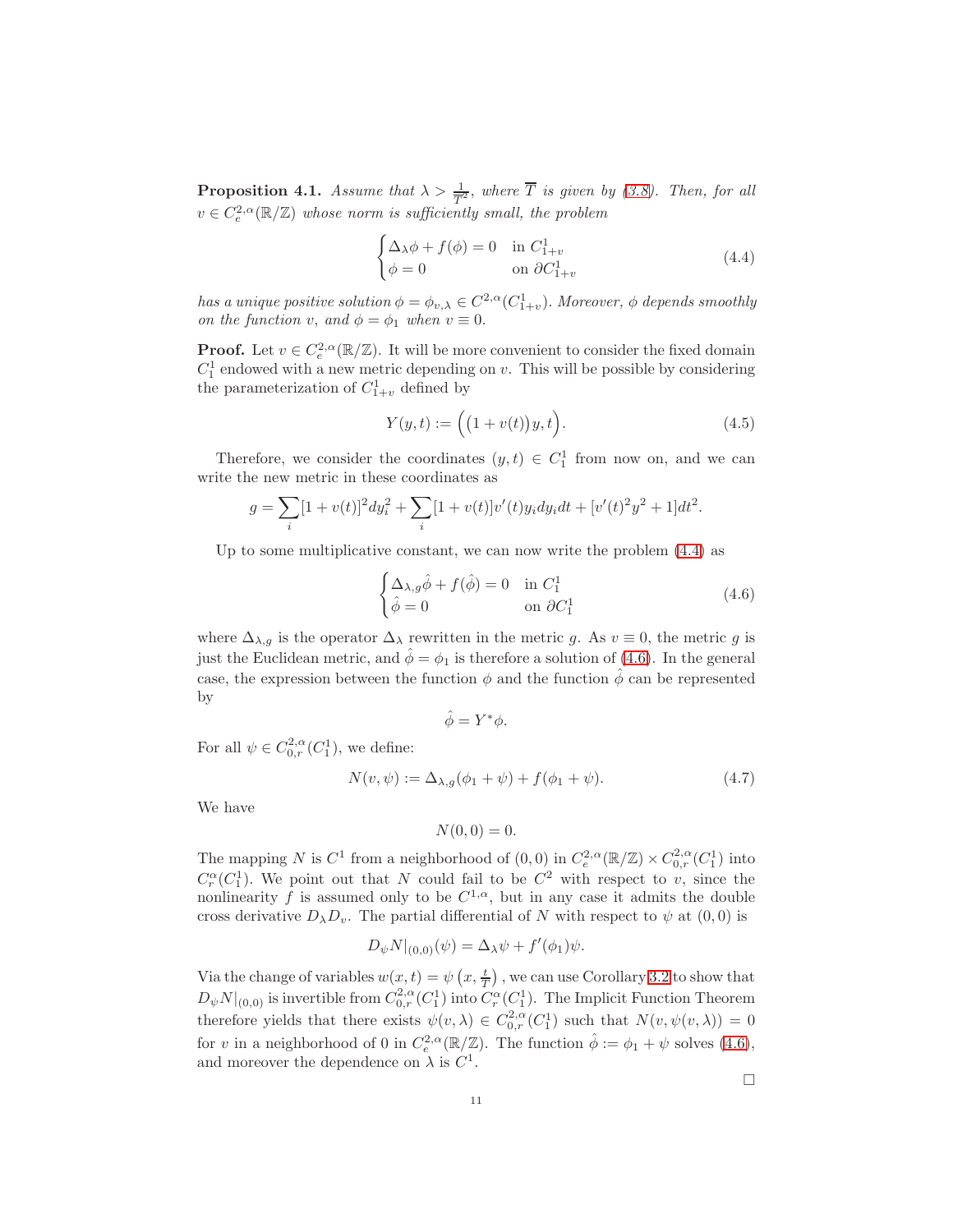For any  $\lambda > \frac{1}{\sqrt{2}}$  we define the nonlinear operator G as follows. After the canonical identification of  $\partial C_{1+v}^1$  with  $\mathbb{S}^{n-1} \times \mathbb{R}/\mathbb{Z}$ , we define the following operator G :  $\mathcal{U}\times (\frac{1}{T})$  $\frac{1}{T^2}, +\infty) \to C^{1,\alpha}_{e,m}(\mathbb{R}/\mathbb{Z}),$  where  $\mathcal U$  is a neighborhood of 0 in  $C^{1,\alpha}_{e,m}(\mathbb{R}/\mathbb{Z}),$  as:

$$
G(v,\lambda)(t) = -|\nabla^{\lambda}\phi_{v,\lambda}|_{\partial C_{1+v}^1} + \frac{1}{\text{Vol}(\partial C_{1+v}^1)} \int_{\partial C_{1+v}^1} |\nabla^{\lambda}\phi_{v,\lambda}|, \tag{4.8}
$$

where  $\phi_{v,\lambda}$  is the solution of [\(4.4\)](#page-10-0) verified by Proposition [4.1.](#page-10-2) Clearly G is a  $C^1$ operator, and admits also the crossed derivative  $D_{\lambda}D_{v}G$  since the operator N defined in [\(4.7\)](#page-10-3) does.

Clearly, G admits the equivalent expression as the Dirichlet-to-Neumann operator:

$$
G(v,T)(t) = \left. \partial_{\nu}(u_{v,T}) \right|_{\partial C_{1+v}^T} (Tt) - \frac{1}{\text{Vol}(\partial C_{1+v}^T)} \int_{\partial C_{1+v}^T} \partial_{\nu}(u_{v,T}), \tag{4.9}
$$

where  $u_{v,T}$  is related to  $\phi_{v,\lambda}$  via the formula [\(4.3\)](#page-9-1). Notice that  $G(v,T) = 0$  if and only if  $\partial_{\nu}u$  is constant on the boundary  $\partial C_{1+v}^T$ . Obviously,  $G(0,T) = 0$  for all  $T < \overline{T}$ . Our goal is to find a branch of nontrivial solutions  $(v, T)$  to the equation  $G(v, T) = 0$  bifurcating from some point  $(0, T_*)$ ,  $T_* \in (0, \overline{T})$ . To this aim, we will use a local bifurcation argument. This leads to the study of the linearization of G around a point  $(0, T)$ ; this study is the purpose of the next section.

### 5. The linearization of the operator G

We will next compute the Fréchet derivative of the operator  $G$ . For that aim, we will need the following two lemmas.

<span id="page-11-1"></span>**Lemma 5.1.** Assume that  $T < \overline{T}$ , where  $\overline{T}$  is given by [\(3.8\)](#page-8-0). Then for all  $v \in$  $C_e^{2,\alpha}(\mathbb{R}/\mathbb{Z})$ , there exists a unique solution  $\psi_{v,T}$  to the problem

<span id="page-11-0"></span>
$$
\begin{cases} \Delta \psi_{v,T} + f'(\phi_1) \psi_{v,T} = 0 & \text{in } C_1^T, \\ \psi_{v,T} = \tilde{v} & \text{on } \partial C_1^T. \end{cases}
$$
\n(5.1)

.

where  $\tilde{v}(t) := v\left(\frac{t}{T}\right)$ .

**Proof.** Let  $\psi_0(x,t) \in C^{2,\alpha}(C_1^T)$  such that  $(\psi_0)|_{\partial C_1^T} = \tilde{v}$ . If we set  $\omega = \psi_{v,T} - \psi_0$ , the problem [\(5.1\)](#page-11-0) is equivalent to the problem

$$
\begin{cases} \Delta \omega + f'(\phi_1)\omega = -(\Delta \psi_0 + f'(\phi_1)\psi_0) & \text{in } C_1^T, \\ \omega = 0 & \text{on } \partial C_1^T \end{cases}
$$

Observe that the right hand side of the above equation is in  $C_r^{\alpha}(C_1^T)$ . Recall that by Corollary [3.2,](#page-8-1)  $L_D^T$  is nondegenerate. Hence it is a bijection and the result follows.  $\Box$ 

For the sake of clarity sometimes we will write  $\psi_v$  instead of  $\psi_{v,T}$ , when the dependence on T is not relevant.

In next lemma we give some orthogonality results on  $\psi_v$  defined in Lemma [5.1.](#page-11-1)

**Lemma 5.2.** Let  $v \in C^{2,\alpha}_{e,m}(\mathbb{R}/\mathbb{Z})$  and  $\psi_v \in C^{2,\alpha}_r(C_1^T)$  be the solution of [\(5.1\)](#page-11-0). Then

$$
\int_{C_1^T} \psi_v z_j = 0, \qquad \int_{\partial C_1^T} \partial_\nu \psi_v = 0, \qquad j = 1, 2, \cdots, l.
$$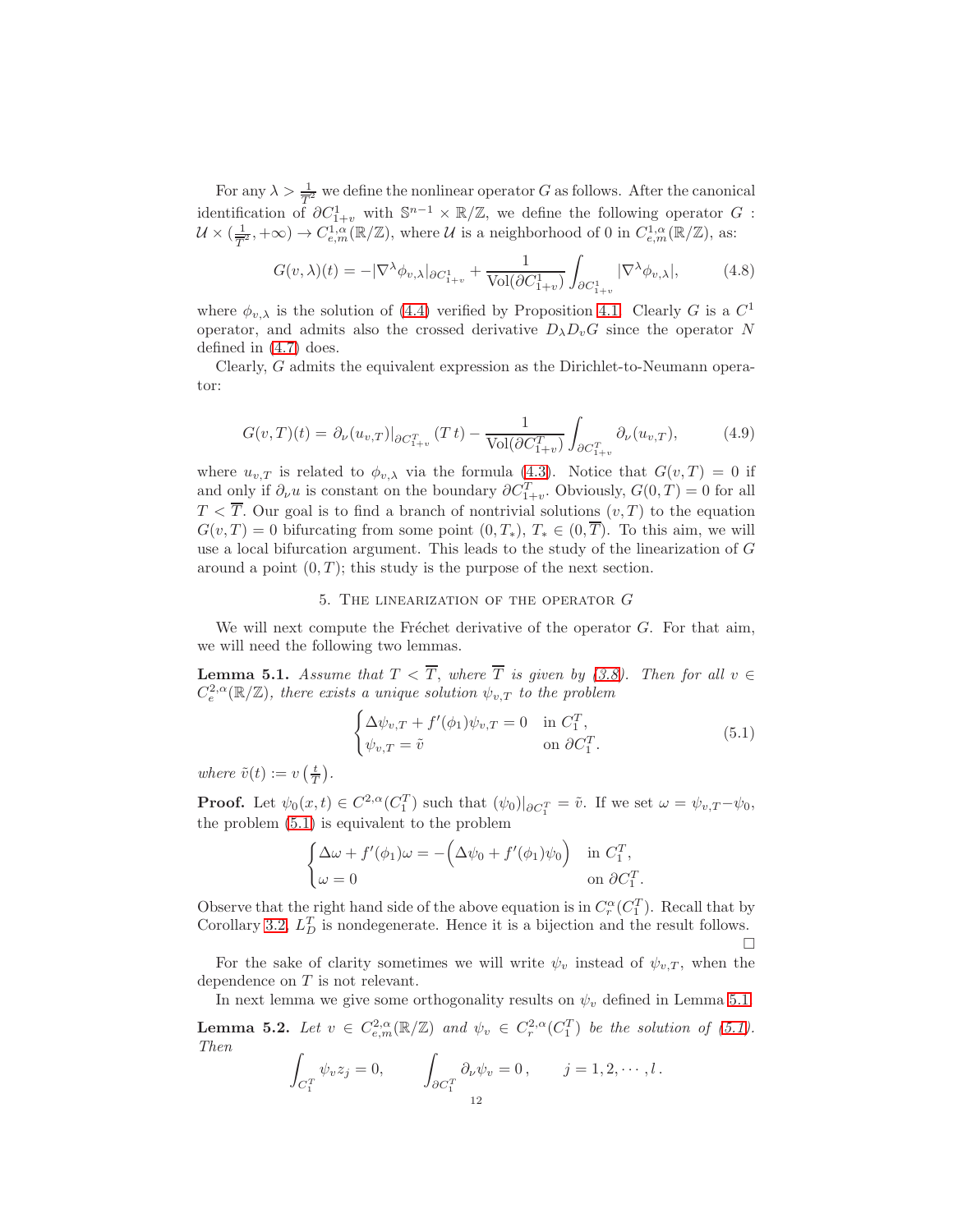**Proof.** We multiply the equation in [\(3.3\)](#page-6-2) by  $\psi_v$ , the equation in [\(5.1\)](#page-11-0) by  $z_j$ , and integrate by parts to gain

$$
\int_{\partial C_1^T} \left( \partial_{\nu} \psi_v z_j - \partial_{\nu} z_j \psi_v \right) = \int_{C_1^T} \tau_j z_j \psi_v.
$$

Then we can at once gain the first identity by the facts that  $z_j = 0$ ,  $\partial_\nu z_j$  is constant and  $\psi_v = v(\cdot/T)$  has 0 mean on  $\partial C_1^T$ .

We now define  $\kappa \in C_r^{2,\alpha}(C_1^T)$  as the unique solution of the problem

<span id="page-12-0"></span>
$$
\begin{cases} \Delta \kappa + f'(\phi_1)\kappa = 0 & \text{in } C_1^T, \\ \kappa = 1 & \text{on } \partial C_1^T. \end{cases}
$$
 (5.2)

whose existence has been verified in Lemma [5.1](#page-11-1) for  $T < \overline{T}$ . Then we multiply the equation in( [5.2\)](#page-12-0) by  $\psi_v$ , the equation in [\(5.1\)](#page-11-0) by  $\kappa$ , and integrate by parts to obtain

$$
\int_{\partial C_1^T} \left( \partial_\nu \kappa \, \psi_v - \partial_\nu \psi_v \, \kappa \right) = 0.
$$

Then we can at once gain the second identity by the facts that  $\kappa = 1, \partial_{\nu} \kappa$  is constant and  $\psi_v(x,t) = v\left(\frac{t}{T}\right)$  on  $\partial C_1^T$ . В последните последните последните последните последните последните последните последните последните последн<br>В последните последните последните последните последните последните последните последните последните последнит

For  $T < \overline{T}$  we can define the linear continuous operator  $H_T : C^{2,\alpha}_{e,m}(\mathbb{R}/\mathbb{Z}) \to$  $C^{1,\alpha}_{e,m}(\mathbb{R}/\mathbb{Z})$  by

$$
H_T(v)(t) = \partial_{\nu}(\psi_v)|_{\partial C_1^T}(Tt) + cv,
$$
\n(5.3)

where  $\psi_v$  is given in Lemma [5.1](#page-11-1) and c is given in [\(2.4\)](#page-4-6). We present some properties of  $H_T$ .

<span id="page-12-1"></span>**Lemma 5.3.** For any  $T < \overline{T}$ , the operator

$$
H_T: C^{2,\alpha}_{e,m}(\mathbb{R}/\mathbb{Z}) \to C^{1,\alpha}_{e,m}(\mathbb{R}/\mathbb{Z})
$$

is a linear essentially self-adjoint operator and has closed range. Moreover, it is also a Fredholm operator of index zero.

**Proof.** Given  $v_i \in C_{e,m}^{2,\alpha}(\mathbb{R}/\mathbb{Z})$ , we define  $\tilde{v}_i(t) = v_i\left(\frac{t}{T}\right), i = 1, 2$ . Let us compute:

$$
T\left(\int_{0}^{1} H_{T}(v_{1})v_{2} - \int_{0}^{1} H_{T}(v_{2})v_{1}\right) = \int_{0}^{T} (\partial_{\nu}\psi_{v_{1}}\tilde{v}_{2} + c\tilde{v}_{1}\tilde{v}_{2}) - \int_{0}^{T} (\partial_{\nu}\psi_{v_{2}}\tilde{v}_{1} + c\tilde{v}_{2}\tilde{v}_{1})
$$
  
\n
$$
= \int_{0}^{T} (\partial_{\nu}\psi_{v_{1}}\tilde{v}_{2} - \partial_{\nu}\psi_{v_{2}}\tilde{v}_{1})
$$
  
\n
$$
= \int_{0}^{T} (\psi_{v_{2}}\partial_{\nu}\psi_{v_{1}} - \psi_{v_{1}}\partial_{\nu}\psi_{v_{2}})
$$
  
\n
$$
= \frac{1}{\omega_{n}} \int_{C_{1}^{T}} (\psi_{v_{2}}\Delta\psi_{v_{1}} - \psi_{v_{1}}\Delta\psi_{v_{2}})
$$
  
\n
$$
= \frac{1}{\omega_{n}} \int_{C_{1}^{T}} (f'(\phi_{1})\psi_{v_{2}}\psi_{v_{1}} - f'(\phi_{1})\psi_{v_{1}}\psi_{v_{2}})
$$
  
\n
$$
= 0.
$$

Therefore, we know that the operator  $H_T$  is self-adjoint. In addition, the first part of the operator  $H_T$ , the Dirichlet-to-Nenmann operator for  $\Delta + f'(\phi_1)$ , is lower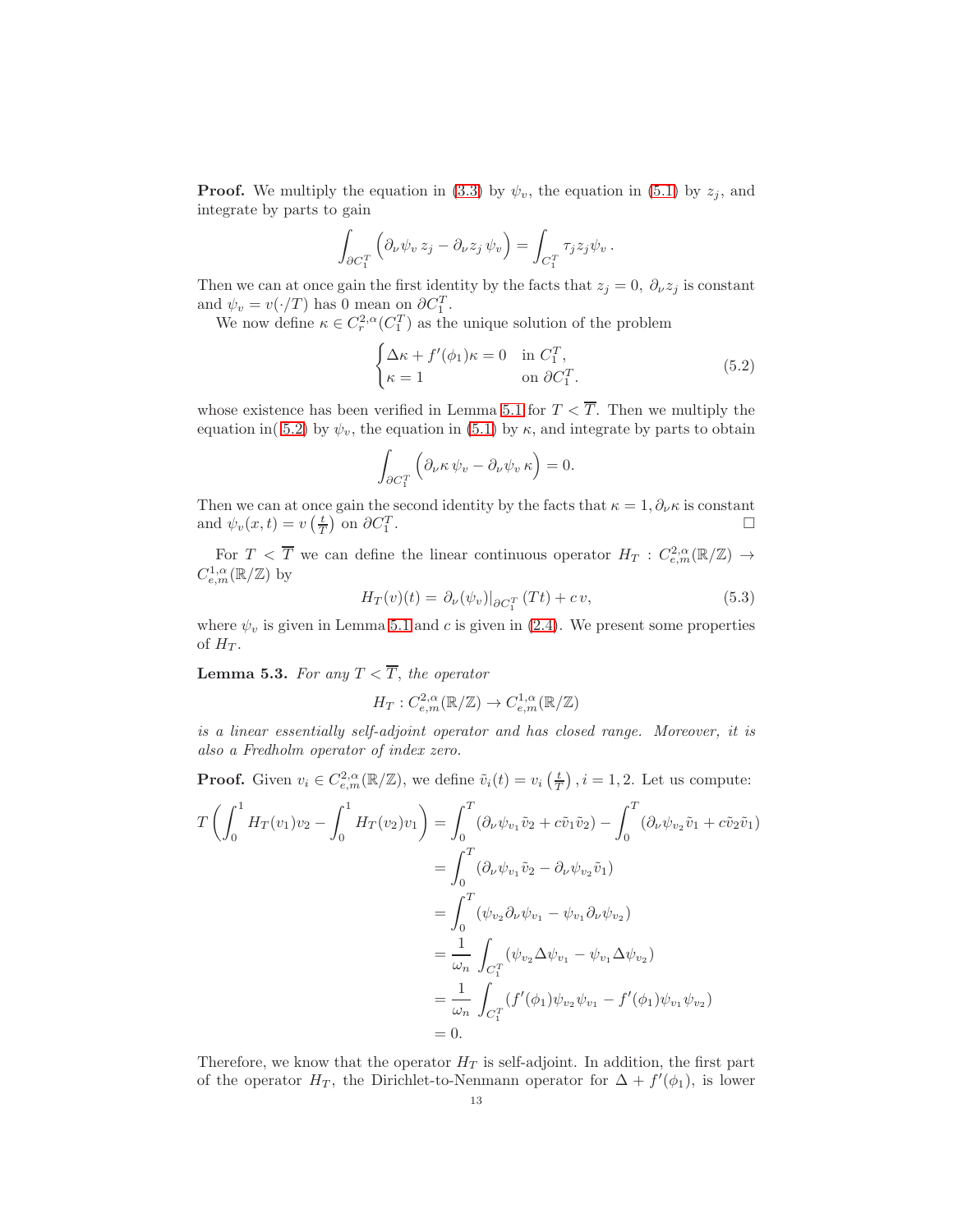bounded since 0 is not in the spectrum of  $\Delta + f'(\phi_1)$  (see [\[4\]](#page-18-9)). This yields that there is a constant  $c > 0$  such that

$$
||v||_{C^{2,\alpha}(\mathbb{R}/\mathbb{Z})} \leq c||H_T(v)||_{C^{1,\alpha}(\mathbb{R}/\mathbb{Z})},
$$

for all v that are  $L^2(\mathbb{R}/\mathbb{Z})$ -orthogonal to Ker  $(H_T)$ . It follows that the range of  $H_T$ is closed. Therefore,  $H_T$  is a Fredholm operator of index zero (refer to [\[15\]](#page-19-15)).  $\Box$ 

We show now that the linearization of the operator G with respect to v at  $v = 0$ is given by  $H_T$ , up to a constant.

<span id="page-13-1"></span>**Proposition 5.4.** For any  $T \in (0, \overline{T}),$ 

$$
D_v(G)|_{v=0} = -\phi'_1(1) H_T.
$$

**Proof.** By the  $C^1$  regularity of  $G$ , it is enough to compute the linear operator obtained by the directional derivative of G with respect to  $v$ , computed at  $(v, T)$ . Such derivative is given by

$$
G'(w) = \lim_{s \to 0} \frac{G(sw, T) - G(0, T)}{s} = \lim_{s \to 0} \frac{G(sw, T)}{s}.
$$

Let  $v = sw$ , for  $y \in \mathbb{R}^n$  and  $t \in \mathbb{R}$ , we consider the parameterization of  $C_{1+v}^T$  given in [\(4.5\)](#page-10-4). Let g be the induced metric such that  $\hat{\phi} = Y^* \phi$  (smoothly depending on the real parameter  $s$ ) solves the problem

$$
\begin{cases} \Delta_g \hat{\phi} + f(\hat{\phi}) = 0 & \text{in } C_1^T, \\ \hat{\phi} = 0 & \text{on } \partial C_1^T. \end{cases}
$$

Let  $\tilde{w}(t) = w\left(\frac{t}{T}\right)$ . We remark that  $\hat{\phi}_1 = Y^* \phi_1$  is the solution of

$$
\Delta_g \hat{\phi}_1 + f(\hat{\phi}_1) = 0
$$

in  $C_1^T$ , and

$$
\hat{\phi}_1(y,t) = \phi_1((1+s\tilde{w})y,t)
$$

on  $\partial C_1^T$ . Let  $\hat{\phi} = \hat{\phi}_1 + \hat{\psi}$ , we can get that

<span id="page-13-0"></span>
$$
\begin{cases} \Delta_g \hat{\psi} + f(\hat{\phi}_1 + \hat{\psi}) - f(\hat{\phi}_1) = 0 & \text{in } C_1^T, \\ \hat{\psi} = -\hat{\phi}_1 & \text{on } \partial C_1^T. \end{cases}
$$
\n(5.4)

.

Obviously,  $\hat{\psi}$  is differentiable with respect to s. When  $s = 0$ , we have  $\phi = \phi_1$ . Then,  $\hat{\psi} = 0$  and  $\hat{\phi}_1 = \phi_1$  as  $s = 0$ . We set

$$
\dot{\psi} = \partial_s \hat{\psi}|_{s=0}.
$$

Differentiating [\(5.4\)](#page-13-0) with respect of s and evaluating the result at  $s = 0$ , we have

$$
\begin{cases} \Delta \dot{\psi} + f'(\phi_1)\dot{\psi} = 0 & \text{in } C_1^T, \\ \dot{\psi} = -\phi'_1(1)\tilde{w} & \text{on } \partial C_1^T. \end{cases}
$$

Then  $\dot{\psi} = -\phi'_1(1) \psi_w$  where  $\psi_w$  is as given by Lemma [5.1](#page-11-1) (with  $v = w$ ). Then, we can write

$$
\hat{\phi}(x,t) = \hat{\phi}_1(x,t) + s\dot{\psi}(x,t) + \mathcal{O}(s^2).
$$

In particular, in a neighborhood of  $\partial C_1^T$  we have

$$
\hat{\phi}(y,t) = \phi_1((1+s\tilde{w})y,t) + s\dot{\psi}(y,t) + \mathcal{O}(s^2)
$$
  
= 
$$
\phi_1(y,t) + s(\tilde{w}r\partial_r\phi_1 + \dot{\psi}(y,t)) + \mathcal{O}(s^2).
$$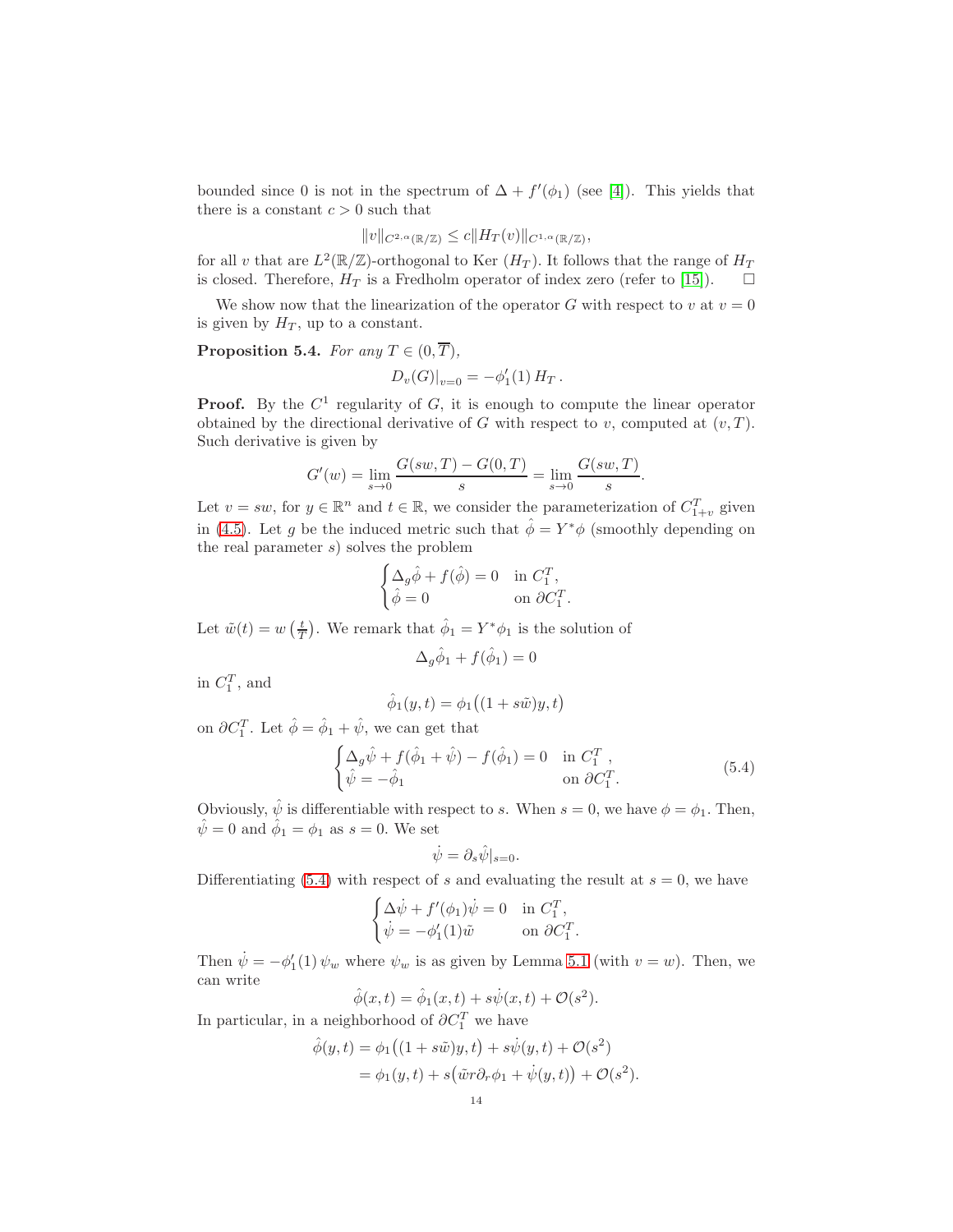In order to complete the proof of the result, it is enough to calculate the normal derivation of the function  $\phi$  when the normal is calculated with respect to the metric g. By using cylindrical coordinates  $(y, t) = (rz, t)$  where  $r := |y| > 0$  and  $z \in \mathbb{S}^{n-1}$ , then the metric  $g$  can be expanded in  $C_1^T$  as

$$
g = (1 + s\tilde{w})^2 dr^2 + 2sr\tilde{w}' (1 + s\tilde{w}) dr dt + (1 + s^2 r^2 (\tilde{w}')^2) dt^2 + r^2 (1 + s\tilde{w})^2 \tilde{h}
$$

where  $\hat{h}$  is the metric on  $\mathbb{S}^{n-1}$  induced by the Euclidean metric. It follows from this expression that the unit normal vector fields to  $\partial C_1^T$  for the metric g is given by

$$
\hat{\nu} = ((1 + s\tilde{w})^{-1} + \mathcal{O}(s^2))\partial_r + \mathcal{O}(s)\partial_t.
$$

By this, we conclude that

$$
g(\nabla \hat{\phi}, \hat{\nu}) = \partial_r \phi_1 + s(\tilde{\omega} \partial_r^2 \phi_1 + \partial_r \dot{\psi}) + \mathcal{O}(s^2)
$$

on  $\partial C_1^T$ . From the fact that  $\partial_r \phi_1$  is constant and the fact that the term  $\tilde{\omega} \partial_r^2 \phi_1 + \partial_r \dot{\psi}$ has mean 0 on  $\partial C_1^T$  we obtain

$$
G'(w) = \partial_r \dot{\psi}(Tt) + \phi_1''(1) w = -\phi_1'(1) \partial_r \psi_w(Tt) + \phi_1''(1) w = -\phi_1'(1) H_T(w).
$$
  
This concludes the proof of the result.

# 6. STUDY OF THE LINEARIZED OPERATOR  $H_T$

In view of Proposition [5.4,](#page-13-1) a bifurcation of the branch  $(0, T)$  of solutions of the equation  $G(v,T) = 0$  might appear only at points  $(0,T_*)$  such that  $H_{T_*}$  becomes degenerate. This will be verified to be true for a precise value  $T_* < \overline{T}$ . Let us now define the quadratic form associated to  $H_T$ , namely:

$$
J_T: C^{2,\alpha}_{e,m}(\mathbb{R}/\mathbb{Z}) \to \mathbb{R}, J_T(v) = \int_0^1 H_T(v)v.
$$

We now study the first eigenvalue of the operator  $H_T$  as

$$
\sigma(T) = \inf \left\{ J_T(v) : v \in C^{2,\alpha}_{e,m}(\mathbb{R}/\mathbb{Z}) , \int_0^1 v^2 = 1 \right\}.
$$

<span id="page-14-0"></span>**Lemma 6.1.** For any  $v \in C^{2,\alpha}_{e,m}(\mathbb{R}/\mathbb{Z}),$ 

$$
Q^T(\psi_v) = T\omega_n J_T(v).
$$

Proof. By the divergence formula, we have

$$
T\omega_n J_T(v) = \int_{\partial C_1^T} \psi_v \partial_\nu \psi_v + c \int_{\partial C_1^T} (\psi_v)^2
$$
  
\n
$$
= \int_{C_1^T} (\nabla_x \psi_v \nabla_x \psi_v + \psi_v \Delta_x \psi_v) + c \int_{\partial C_1^T} (\psi_v)^2
$$
  
\n
$$
= \int_{C_1^T} (\nabla_x \psi_v \nabla_x \psi_v - \psi_v(\psi_v)_{tt} - f'(\phi_1) \psi_v \psi_v) + c \int_{\partial C_1^T} (\psi_v)^2
$$
  
\n
$$
= \int_{C_1^T} (\nabla \psi_v \nabla \psi_v - f'(\phi_1) \psi_v \psi_v) + c \int_{\partial C_1^T} (\psi_v)^2
$$
  
\n
$$
= Q^T(\psi_v).
$$

 $\Box$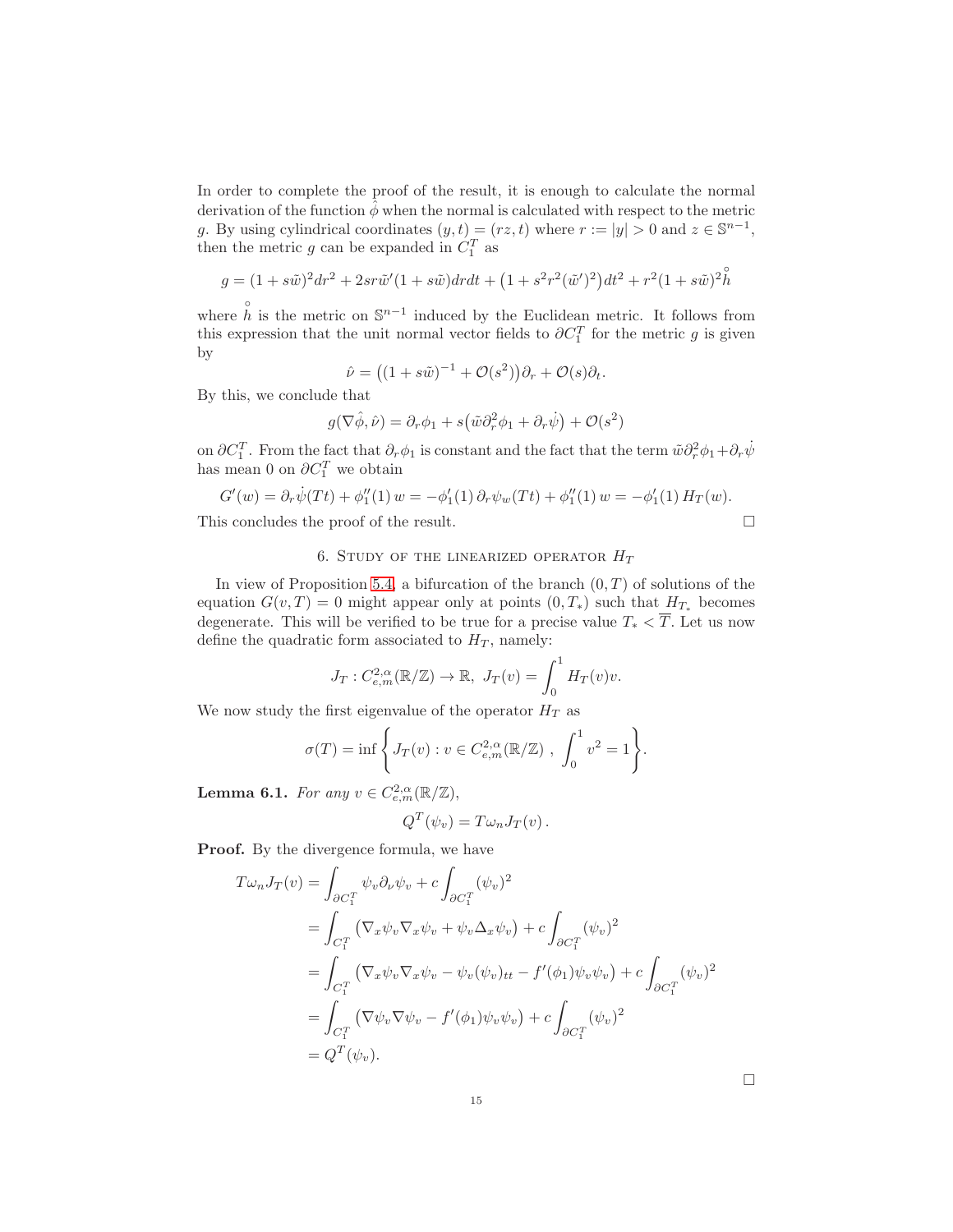Next lemma characterizes the eigenvalue  $\sigma(T)$  in terms of the quadratic form  $Q^T$  .

<span id="page-15-0"></span>**Lemma 6.2.** For any  $T < \overline{T}$ , we have

$$
\sigma(T) = \min \left\{ Q^T(\psi) : \psi \in E, \int_{\partial C_1^T} \psi^2 = 1 \right\},\
$$

where

$$
E = \left\{ \psi \in H_r^1(C_1^T) : \int_{\partial C_1^T} \psi = 0, \int_{C_1^T} \psi z_j = 0, \ j = 1, \dots, l \right\}.
$$
 (6.1)

Moreover, the infimum is attained.

Proof. Let us define

$$
\mu := \inf \left\{ Q_D^T(\psi) : \psi \in E, \int_{\partial C_1^T} \psi^2 = 1 \right\} \in [-\infty, +\infty). \tag{6.2}
$$

We first show that  $\mu$  is achieved. On that purpose, take  $\psi_n \in E$  such that  $Q_{D}^{T}(\psi_n) \rightarrow \mu.$ 

We claim that  $\psi_n$  is bounded. Reasoning by contradiction, if  $\|\psi_n\|_{H^1} \to +\infty$ , we define  $\xi_n = \| \psi_n \|_{H^1}^{-1} \psi_n$ ; we can suppose that up to a subsequence  $\xi_n \rightharpoonup \xi_0$ . Notice that  $\int_{\partial C_1^T} \xi_n^2 \to 0$ , which yields that  $\xi_0 \in H^1_{0,r}(C_1^T)$ . We also point out that

$$
\int_{C_1^T} f'(\phi_1) \xi_n^2 \to \int_{C_1^T} f'(\phi_1) \xi_0^2, \ \int_{C_1^T} \xi_0 z_j = 0, \ j = 1, \ldots, l \, .
$$

Let us consider the following two cases: **Case 1:**  $\xi_0 = 0$ . In this case

$$
Q_D^T(\psi_n) = \|\psi_n\|^2 \int_{C_1^T} (|\nabla \xi_n|^2 - f'(\phi_1)\xi_n^2) \to +\infty,
$$

which is impossible.

**Case 2:**  $\xi_0 \neq 0$ . In this case

$$
\liminf_{n \to \infty} Q_D^T(\psi_n) = \liminf_{n \to \infty} \|\psi_n\|^2 \int_{C_1^T} \left( |\nabla \xi_n|^2 - f'(\phi_1) \xi_n^2 \right) \leq \liminf_{n \to \infty} \|\psi_n\|^2 Q_D^T(\xi_0),
$$

but  $Q_D^T(\xi_0) > 0$  by Prop. [3.1.](#page-7-1) This is again a contradiction.

Thus,  $\psi_n$  is bounded, so up to a subsequence we can pass to the weak limit  $\psi_n \rightharpoonup \psi$ . Then,  $\psi$  is a minimizer for  $\mu$  and in particular  $\mu > -\infty$ .

By the Lagrange multiplier rule, there exist  $\theta_1, \theta_2$  and  $\zeta_1, \ldots, \zeta_l$  real numbers so that for any  $\rho \in H_r^1(C_1^T)$ ,

$$
\int_{C_1^T} \left( \nabla \psi \nabla \rho - f'(\phi_1) \psi \rho + \rho \sum_{i=1}^l \zeta_i z_i \right) = \int_{\partial C_1^T} \rho ((\theta_1 + c)\psi + \theta_2).
$$

Taking  $\rho = z_j$  above we conclude that  $\zeta_j = 0$ . Moreover, if we take  $\rho = \psi$  and  $\rho = \kappa$  (given by [\(5.2\)](#page-12-0)), we conclude that  $\theta_1 + c = \mu$  and  $\theta_2 = 0$ , respectively. In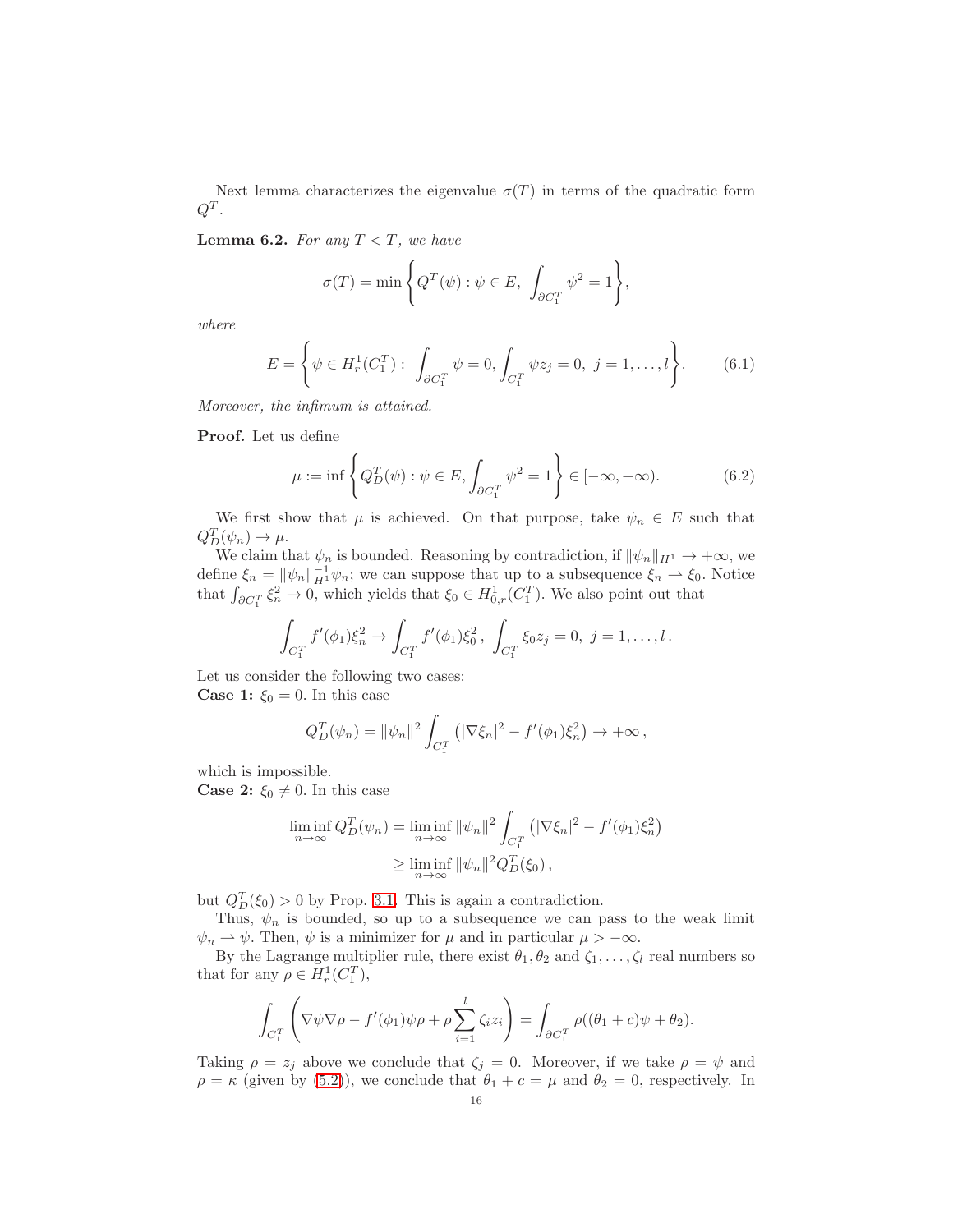other words,  $\psi$  is a (weak) solution of

$$
\begin{cases}\n\Delta \psi + f'(\phi_1)\psi = 0 & \text{in } C_1^T, \\
\partial_\nu \psi = \mu \psi & \text{on } \partial C_1^T.\n\end{cases}
$$
\n(6.3)

By the regularity theory,  $\psi \in C_r^{2,\alpha}(C_1^T)$ . Define  $v(t) = \psi|_{\partial C_1^T}(T_t)$ . Observe that:

$$
\int_0^1 v^2 = \frac{1}{T\omega_n}, \ J_T(v) = \frac{1}{T\omega_n} Q^T(\psi) = \frac{1}{T\omega_n} \mu \, .
$$

In the second equality Lemma [6.1](#page-14-0) has been used. After a suitable renormalization we obtain that  $\sigma(T) \leq \mu$ . But, again by Lemma [6.1,](#page-14-0) the reversed inequality is trivially satisfied, and the proof is concluded. trivially satisfied, and the proof is concluded.

We are now in conditions to prove the main result of this section:

<span id="page-16-2"></span>**Proposition 6.3.** Define  $T_* = \frac{2\pi}{\sqrt{-\gamma_1}}$ , where  $\gamma_1$  is given in [\(2.6\)](#page-4-2). Observe that by Lemma [2.2,](#page-4-7)  $T^*$  is well defined and  $T_* \in (0, T)$ . Then:

- (i) if  $T \in (0, T_*)$ , then  $\sigma(T) > 0$ ;
- (ii) if  $T = T_*$ , then  $\sigma(T) = 0$ ;
- (iii) if  $T \in (T_*, \overline{T})$  then  $\sigma(T) < 0$ .

Moreover,  $\text{Ker}(H_{T_*}) = \mathbb{R} \cos(2\pi t)$ . In particular, dim  $\text{Ker}(H_{T_*}) = 1$ .

<span id="page-16-0"></span>Proof. It follows from Lemma [6.2](#page-15-0) and Proposition [3.1,](#page-7-1) taking into account that  $C_{e,m}^{2,\alpha}(\mathbb{R}/\mathbb{Z})$  contains only even functions.

## 7. The bifurcation argument

In this section, we are in position to prove our main Theorem [1.1](#page-2-1) by the bifurcation argument. For the sake of completeness, we will now recall the bifurcation theorem, which is due to Crandall and Rabinowitz. For the proof and for many other applications we refer to [\[14,](#page-19-16) [25\]](#page-19-17) and to the original exposition [\[8,](#page-18-10) Theorem 1.7].

Theorem 7.1. (Crandall-Rabinowitz Bifurcation Theorem) Let  $X$  and  $Y$ be Banach spaces, and let  $U \subset X$  and  $\Gamma \subset \mathbb{R}$  be open sets, where we assume  $0 \in U$ . Denote the elements of U by v and the elements of  $\Gamma$  by T. Let  $G: U \times \Gamma \to Y$  be  $a\ C^1$  operator such that

- i)  $G(0,T) = 0$  for all  $T \in \Gamma$ ;
- ii) Ker  $D_vG(0,T_*) = \mathbb{R} w$  for some  $T_* \in \Gamma$  and some  $w \in X \setminus \{0\};$
- iii) codim Im  $D_vG(0,T_*)=1$ ;
- iv) The cross derivative  $D_T D_v G$  exists and is continuous, and  $D_T D_v G(0, T_*)(w) \notin$ Im  $D_v G(0, T_*)$ .

Then there is a nontrivial continuous curve

<span id="page-16-1"></span>
$$
s \to (v(s), T(s)) \in X \times \Gamma, \tag{7.1}
$$

 $s \in (-\delta, +\delta)$  for some  $\delta > 0$ , such that  $(v(0), T(0)) = (0, T_*)$ ,  $v(s) \neq 0$  if  $s \neq 0$  and

$$
G(v(s),s) = 0 \quad for \quad s \in (-\delta, +\delta).
$$

Moreover there exists a neighborhood  $\mathcal N$  of  $(0,T_*)$  in  $X \times \Gamma$  such that all solutions of the equation  $G(v, T) = 0$  in N belong to the trivial solution line  $\{(0, T)\}\$ or to the curve  $(7.1)$ . The intersection  $(0, T_*)$  is called a bifurcation point.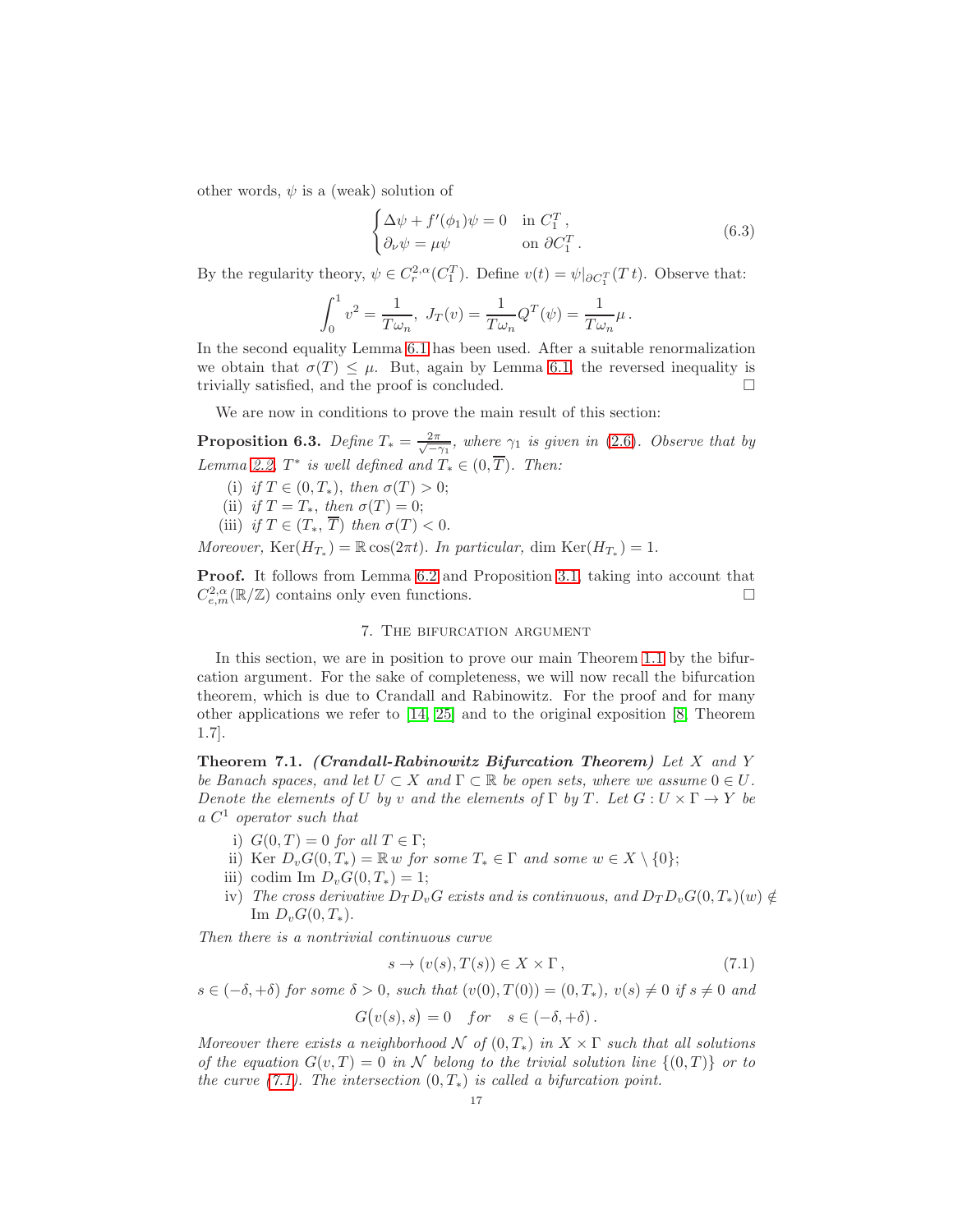Theorem [1.1](#page-2-1) follows immediately from the following proposition and the Crandall-Rabinowitz theorem.

**Proposition 7.2.** The linearized operator  $D_vG(0,T_*)$  has a 1-dimensional kernel spanned by the function  $w = \cos(2\pi t)$ , that is,

$$
Ker D_v G(0,T_*) = \mathbb{R}w.
$$

The cokernel of  $D_vG(0,T_*)$  is also 1-dimensional, and

$$
D_T D_v G(0,T_*)(w) \notin \text{Im } D_v G(0,T_*).
$$

**Proof.** Recall from the Proposition [5.4,](#page-13-1) we know that  $D_vG(0,T_*) = -\phi'_1(1)H_{T_*}.$ Then we have

$$
\text{Im } D_v G(0, T_*) = \text{Im } H_{T_*}.
$$

By the Proposition [6.3,](#page-16-2) we have that the kernel of the linearized operator  $D_vG(0, T_*)$ has dimension 1 and can be spanned by the function  $w(t) = \cos(2\pi t)$ :

$$
Ker D_v G(0,T_*) = \mathbb{R} w.
$$

Then, codim Im  $(H_{T_*}) = 1$  follows from the fact that  $H_T$  is a Fredholm operator of index zero by Lemma [5.3.](#page-12-1)

Here, we are ready to prove  $D_T D_v G(0, T_*)(w) \notin \text{Im } D_v G(0, T_*)$ . Taking  $\xi \in$ Im  $D_v G(0, T_*) = \text{Im}(H_{T_*}), \xi = H_{T_*}(v)$ , then we have

$$
\int_0^1 \xi w = \int_0^1 H_{T_*}(v)w = \int_0^1 H_{T_*}(w)v = 0,
$$

because of the fact  $H_{T_*}(w) = 0$ . By Lemma [5.3](#page-12-1) we have

Im 
$$
(H_{T_*}) = \left\{ \xi : \int_0^1 \xi w = 0 \right\}.
$$

Recall that  $D_T D_v G(0,T_*)(w) = -\phi'_1(1)D_T |_{T=T_*} H_T(w)$ , then, in order to prove  $D_T D_v G(0,T_*)(w) \notin \text{Im } D_v G(0,T_*),$  we just need to prove that

$$
\int_0^1 \left( D_T |_{T=T_*} H_T(w) \right) w \neq 0.
$$

Actually, by Lemma [6.1,](#page-14-0)

$$
\int_{0}^{1} (D_{T}|_{T=T_{*}} H_{T}(w)w) = \frac{d}{dT}\Big|_{T=T_{*}} \int_{0}^{1} H_{T}(w)w
$$
  

$$
= \frac{1}{\omega_{n}} \frac{d}{dT}\Big|_{T=T_{*}} \left(\frac{1}{T}Q^{T}(\psi_{w})\right)
$$
  

$$
= \frac{1}{\omega_{n}} \frac{d}{dT}\Big|_{T=T_{*}} \left(\frac{1}{2}Q(\psi_{1}) + \frac{2\pi^{2}}{T^{2}} \int_{B} \psi_{1}^{2}\right)
$$
  

$$
= -\frac{4\pi^{2}}{\omega_{n} T_{*}^{3}} \int_{B} \psi_{1}^{2} \neq 0,
$$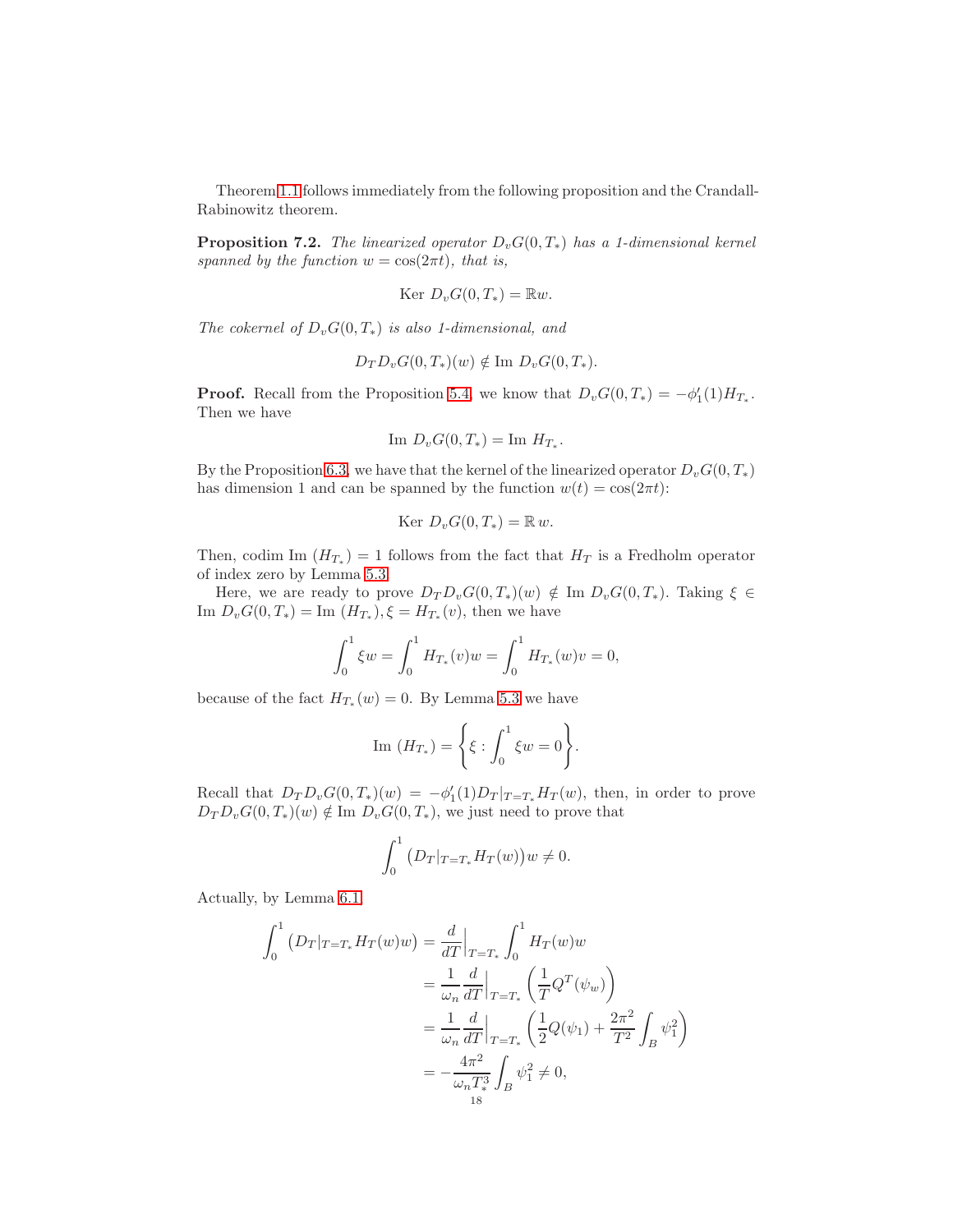where the passage from the second to third equality is given by the following computation of  $Q^T(\psi)$  with the function  $\psi_w(x,t) = \psi_1(x) \cos\left(\frac{2\pi t}{T}\right)$ , with  $\psi_1$  as in [\(2.7\)](#page-4-4):

$$
Q^{T}(\psi) = Q_{D}^{T}(\psi) + c \int_{\partial C_{1}^{T}} \psi^{2}
$$
  
\n
$$
= \int_{C_{1}^{T}} (|\nabla \psi|^{2} - f'(\phi_{1})\psi^{2}) + c \int_{\partial C_{1}^{T}} \psi^{2}
$$
  
\n
$$
= \int_{C_{1}^{T}} [|\nabla \psi_{1}|^{2} \cos^{2}(\frac{2\pi t}{T}) + \psi_{1}^{2}(\frac{2\pi}{T})^{2} \sin^{2}(\frac{2\pi t}{T}) - f'(\phi_{1})\psi_{1}^{2} \cos^{2}(\frac{2\pi t}{T})]
$$
  
\n
$$
+ c \int_{\partial C_{1}^{T}} \psi_{1}^{2} \cos^{2}(\frac{2\pi t}{T})
$$
  
\n
$$
= [\int_{B} (|\nabla \psi_{1}|^{2} - f'(\phi_{1})\psi_{1}^{2}) + c \omega_{n} \psi_{1}^{2}(1)] \int_{0}^{T} \cos^{2}(\frac{2\pi t}{T})
$$
  
\n
$$
+ (\frac{2\pi}{T})^{2} \int_{B} \psi_{1}^{2} \int_{0}^{T} \sin^{2}(\frac{2\pi t}{T})
$$
  
\n
$$
= Q(\psi_{1}) \int_{0}^{T} \cos^{2}(\frac{2\pi t}{T}) + (\frac{2\pi}{T})^{2} \int_{B} \psi_{1}^{2} \int_{0}^{T} \sin^{2}(\frac{2\pi t}{T})
$$
  
\n
$$
= \frac{T}{2} Q(\psi_{1}) + \frac{2\pi^{2}}{T} \int_{B} \psi_{1}^{2}.
$$

#### **REFERENCES**

- <span id="page-18-5"></span>[1] A. Aftalion, J. Busca, Radial symmetry of overdetermined boundary-value problems in exterior domains, Arch. Rational Mech. Anal. 143 (1998) 195-206.
- <span id="page-18-0"></span>[2] A. D. Alexandrov, Uniqueness theorems for surfaces in the large, Vestnik Leningrad Univ. Math. 11 (1956) 5-17.
- <span id="page-18-2"></span>[3] H.-W. Alt, L.-A. Caffarelli, Existence and regularity for a minimal problem with free boundary, J. Reine Angew. Math. 325 (1981) 105-144.
- <span id="page-18-9"></span>[4] W. Arendta, A. F. M. ter Elst, J. B. Kennedya, M. Sauterb, The Dirichlet-to-Neumann operator via hidden compactness, J. Functional Analysis 266 (2014) 1757-1786.
- <span id="page-18-1"></span>[5] C. Bénéteau, D. Khavinson, The isoperimetric inequality via approximation theory and free boundary problems, Computational Methods and Function Theory 6 (2006) 253-274.
- <span id="page-18-4"></span>[6] H. Berestycki, L. A. Caffarelli, L. Nirenberg, Monotonicity for elliptic equations in undounded Lipschitz domains, Comm. Pure Appl. Math. 50 (1997) 1089-1111.
- <span id="page-18-3"></span>[7] L.A. Caffarelli, D. Jerison, C. Kenig, Global energy minimizers for free boundary problems and full regularity in three dimension, Contemp. Math. Amer. Math. Soc. 350 (2004) 83-97.
- <span id="page-18-10"></span>[8] M. Crandall, P. Rabinowitz, Bifurcation for simple eigenvalue, J. Functional Analysis 8 (1983) 321-340.
- <span id="page-18-7"></span>[9] M. Del Pino, F. Pacard, J. Wei, Serrin's overdetermined problem and constant mean curvature surfaces, Duke Math. J. 164 (2015) 2643-2722.
- <span id="page-18-8"></span>[10] L. Dupaigne, Stable solutions of elliptic partial differential equations, Chapman-Hall/CRC Monographs and Surveys in Pure and Applied Mathematics 143 (2011).
- <span id="page-18-6"></span>[11] M. M. Fall, I. A. Minlend, T. Weth, Unbounded periodic solutions to Serrin's overdetermined boundary value problem, Arch. Ration. Mech. Anal. 223 (2017) 737-759.